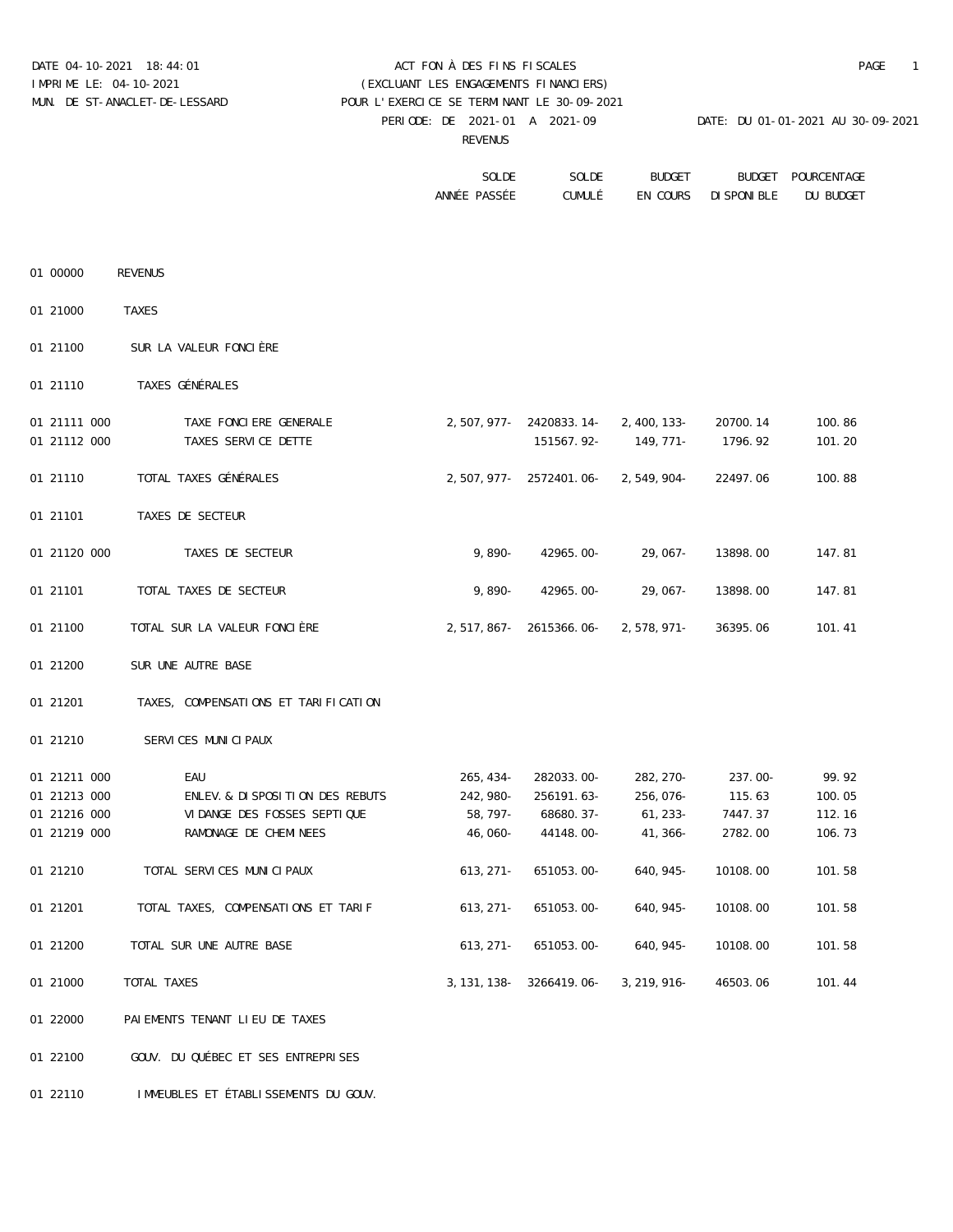### DATE 04-10-2021 18:44:01 ACT FON À DES FINS FISCALES PAGE 2 PERIODE: DE 2021-01 A 2021-09 DATE: DU 01-01-2021 AU 30-09-2021 PAIEMENTS TENANT LIEU DE TAXES IMPRIME LE: 04-10-2021 (EXCLUANT LES ENGAGEMENTS FINANCIERS) MUN. DE ST-ANACLET-DE-LESSARD POUR L'EXERCICE SE TERMINANT LE 30-09-2021

|                    |                                              | SOLDE<br>ANNÉE PASSÉE CUMULÉ EN COURS DISPONIBLE | SOLDE                                          | <b>BUDGET</b> |                       | BUDGET POURCENTAGE<br>DU BUDGET |
|--------------------|----------------------------------------------|--------------------------------------------------|------------------------------------------------|---------------|-----------------------|---------------------------------|
|                    |                                              |                                                  |                                                |               |                       |                                 |
|                    | 01 22116 000 COMPENSATION TERRE PUBLIQUE     | $38 -$                                           |                                                |               | $35 - 35.00 -$        |                                 |
|                    | 01 22110 TOTAL IMMEUBLES ET ÉTABLISSEMENTS D | $38 -$                                           |                                                | $35-$         | $35.00 -$             |                                 |
|                    | 01 22120 IMMEUBLES DES RÉSEAUX               |                                                  |                                                |               |                       |                                 |
|                    | 01 22121 000 SANTE ET SERVICES SOCIAUX       | $9,700-$                                         |                                                |               | $8,000 - 8000.00 -$   |                                 |
|                    | 01 22123 000 ECOLES PRIMAIRE ET SECONDAIRE   | 13,000-                                          |                                                |               | $13,000-13000.00-$    |                                 |
|                    | 01 22120 TOTAL IMMEUBLES DES RÉSEAUX         | 22,700-                                          |                                                |               | $21,000 - 21000.00 -$ |                                 |
| 01 22100           | TOTAL GOUV. DU QUÉBEC ET SES ENTREP          | 22,738-                                          |                                                |               | $21,035 - 21035.00 -$ |                                 |
|                    | 01 22200 GOUV. DU CANADA ET SES ENTREPRISES  |                                                  |                                                |               |                       |                                 |
|                    | 01 22211 000 TAXES SUR LA VALEUR FONCIERE    | $1,000-$                                         |                                                |               | $1,000-1000.00-$      |                                 |
|                    | 01 22200 TOTAL GOUV. DU CANADA ET SES ENTREP | $1,000-$                                         |                                                |               | $1,000-1000.00-$      |                                 |
| 01 22000           | TOTAL PAIEMENTS TENANT LIEU DE TAXE          | 23,738-                                          |                                                |               | $22,035 - 22035.00 -$ |                                 |
| 01 23000           | SERVICES RENDUS                              |                                                  |                                                |               |                       |                                 |
| 01 23400           | AUTRES SERVICES RENDUS                       |                                                  |                                                |               |                       |                                 |
| 01 23430 TRANSPORT |                                              |                                                  |                                                |               |                       |                                 |
|                    | 01 23430 000 CONTRAT DENEIGEMENT - MTQ       |                                                  | $16,900 - 13673.76 - 20,000 - 6326.24 - 68.37$ |               |                       |                                 |
|                    | 01 23430 TOTAL TRANSPORT                     |                                                  | 16,900- 13673.76- 20,000- 6326.24-             |               |                       | 68.37                           |
|                    | 01 23470 LOISIRS ET CULTURE                  |                                                  |                                                |               |                       |                                 |
| 01 23471 000       | CENTRE COMMUNAUTAIRE                         | 17,250-                                          | 130.47-                                        | $8,000-$      | $7869.53-$            | 1.63                            |
| 01 23475 000       | TERRAIN DE JEUX                              | $19,000-$                                        | 13275.00-                                      | $8,000-$      | 5275.00               | 165.94                          |
| 01 23477 000       | SOCCER                                       | 7,000-                                           | 6300.00-                                       | $6,000-$      | 300.00                | 105.00                          |
| 01 23479 000       | TERRAIN DE BALLE                             |                                                  |                                                | $1,000-$      | $1000.00 -$           |                                 |
| 01 23470           | TOTAL LOISIRS ET CULTURE                     | 43,250-                                          | 19705.47-                                      | $23,000-$     | $3294.53-$            | 85.68                           |
| 01 23400           | TOTAL AUTRES SERVICES RENDUS                 | $63,150-$                                        | 46838.38-                                      | $51,000-$     | $4161.62-$            | 91.84                           |
| 01 23000           | TOTAL SERVICES RENDUS                        | $63,150-$                                        | 46838.38-                                      | $51,000-$     | $4161.62-$            | 91.84                           |
| 01 24000           | IMPOSITION DE DROITS                         |                                                  |                                                |               |                       |                                 |
| 01 24100 000       | LICENCES ET PERMIS                           |                                                  | $10,000 - 11064.00 -$                          | 10,000-       | 1064.00               | 110.64                          |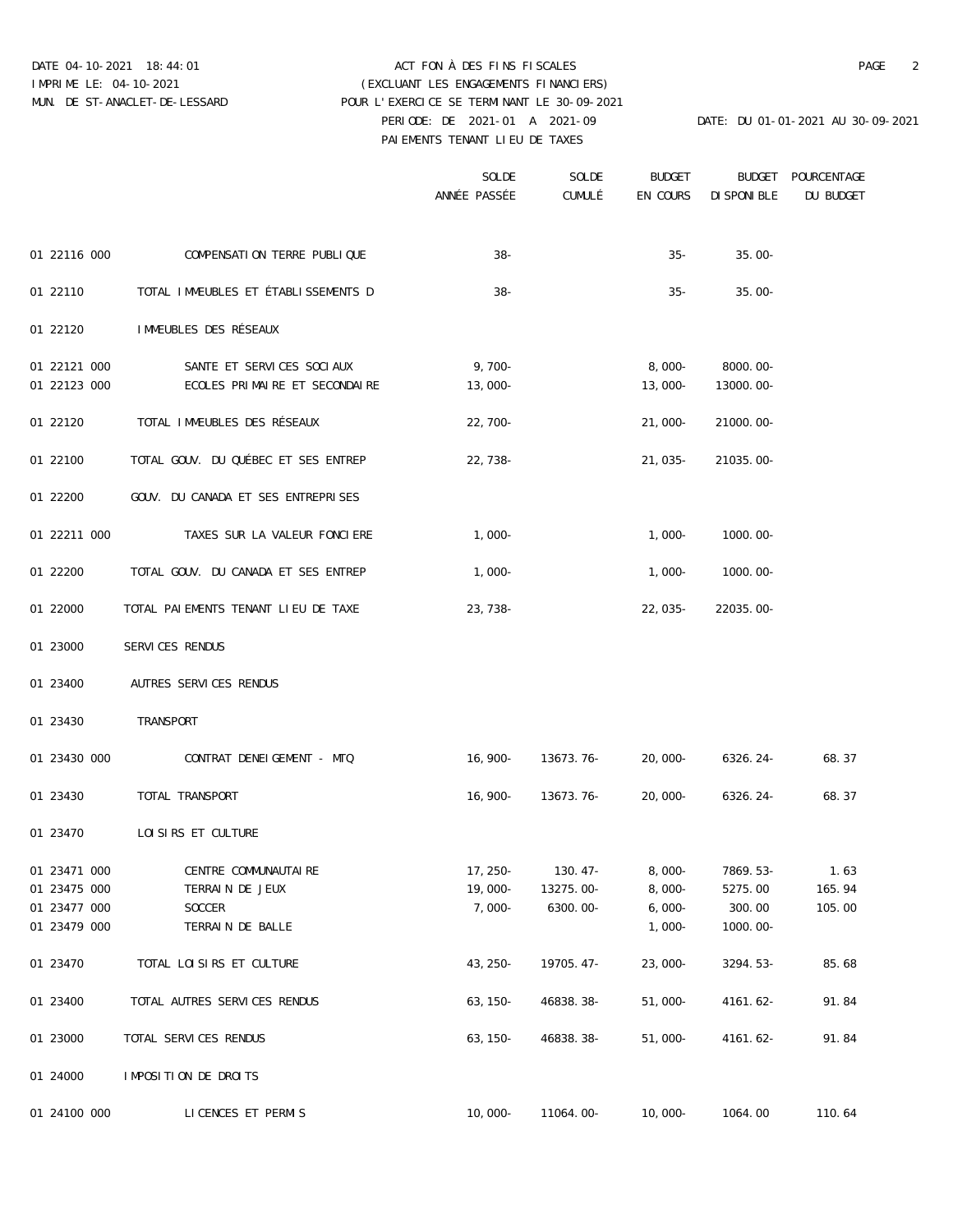### DATE 04-10-2021 18:44:01 ACT FON À DES FINS FISCALES PAGE 3 PERIODE: DE 2021-01 A 2021-09 DATE: DU 01-01-2021 AU 30-09-2021 IMPOSITION DE DROITS IMPRIME LE: 04-10-2021 (EXCLUANT LES ENGAGEMENTS FINANCIERS) MUN. DE ST-ANACLET-DE-LESSARD POUR L'EXERCICE SE TERMINANT LE 30-09-2021

|              |              |                                             | SOLDE<br>ANNÉE PASSÉE CUMULÉ EN COURS DISPONIBLE | SOLDE                                    | BUDGET            |                     | BUDGET POURCENTAGE<br>DU BUDGET |
|--------------|--------------|---------------------------------------------|--------------------------------------------------|------------------------------------------|-------------------|---------------------|---------------------------------|
|              |              |                                             |                                                  |                                          |                   |                     |                                 |
|              |              | 01 24200 000 DROITS DE MUTATIONS MOBILIERES | 45,000-                                          |                                          | 65018.52- 60,000- | 5018.52             | 108.36                          |
| 01 24000     |              | TOTAL IMPOSITION DE DROITS                  | $55,000-$                                        | 76082.52-                                | 70,000-           | 6082.52             | 108.69                          |
| 01 25000     |              | AMENDES ET PÉNALITÉS                        |                                                  |                                          |                   |                     |                                 |
|              | 01 25000 000 | AMENDES ET PÉNALITÉS                        |                                                  | $15,000-7458.00-$                        | $6,000-$          | 1458.00             | 124.30                          |
| 01 25000     |              | TOTAL AMENDES ET PÉNALITÉS                  |                                                  | $15,000-7458.00-$                        | 6,000-            | 1458.00             | 124.30                          |
|              |              | INTERETS ET AUTRES                          |                                                  |                                          |                   |                     |                                 |
|              |              | INTERETS                                    |                                                  |                                          |                   |                     |                                 |
| 01 26100 000 |              | BANQUES ET AUTRES INSTITUTIONS              | 13,000-                                          | 13733.60-                                | 15,000-           | 1266.40-            | 91.56                           |
| 01 26200 000 |              | INTERETS ARRIÉRÉS DE TAXES                  |                                                  | 15,000- 12377.08- 15,000-                |                   | 2622.92-            | 82.51                           |
| 01 26300 000 |              | ARRONDISSEMENT DU CENT                      |                                                  | $6.21 -$                                 |                   | 6.21                |                                 |
|              |              | TOTAL INTERETS<br>AUTRES REVENUS            | $28,000-$                                        |                                          | 26116.89- 30,000- | 3883.11-            | 87.06                           |
|              | 01 27900 000 | REDEVANCES MUTUELLE                         |                                                  | $3,500 - 2436.00 -$                      |                   | 2436.00             |                                 |
|              |              | TOTAL AUTRES REVENUS                        |                                                  | $3,500 - 2436.00 -$                      |                   | 2436.00             |                                 |
|              |              | TRANSFERTS DE DROIT                         |                                                  |                                          |                   |                     |                                 |
| 01 37210 000 |              | DIVERSIFICATION DES REVENUS                 |                                                  | 25,738-24158.00-24,158-                  |                   |                     | 100.00                          |
| 01 37240 000 |              | REMBOURSEMENT DE TECQ                       | 25,400-                                          |                                          |                   | 178,973- 178973.00- |                                 |
| 01 37290 000 |              | AUTRES                                      |                                                  | 52237.00-                                | 52,237-           |                     | 100.00                          |
|              |              | TOTAL TRANSFERTS DE DROIT                   |                                                  | $51,138$ - 76395.00- 255,368- 178973.00- |                   |                     | 29.92                           |
|              |              | TRANSFERTS ENTENTES PARTAGE DE FRAIS        |                                                  |                                          |                   |                     |                                 |
| 01 38110     |              | ADMINISTRATION GÉNÉRALE                     |                                                  |                                          |                   |                     |                                 |
| 01 38110 000 |              | SUBVENTION PROJETS DIVERS                   | 89,757-                                          | $8797.00 -$                              |                   | 8797.00             |                                 |
| 01 38110     |              | TOTAL ADMINISTRATION GÉNÉRALE               | 89,757-                                          | $8797.00 -$                              |                   | 8797.00             |                                 |
| 01 38120     |              | SÉCURITÉ PUBLIQUE                           |                                                  |                                          |                   |                     |                                 |
| 01 38120 000 |              | SECURITE PUBLIQUE                           | $4,500-$                                         |                                          | $4,000-$          | $4000.00 -$         |                                 |
| 01 38120     |              | TOTAL SÉCURITÉ PUBLIQUE                     | $4,500-$                                         |                                          | $4,000-$          | $4000.00 -$         |                                 |
| 01 38130     |              | TRANSPORT                                   |                                                  |                                          |                   |                     |                                 |
|              |              |                                             |                                                  |                                          |                   |                     |                                 |
| 01 38131 000 |              | RESEAU ROUTIER                              | $107,912-$                                       |                                          | 108,000-          | 108000.00-          |                                 |
| 01 38132 000 |              | TRANSPORT COLLECTIF                         |                                                  |                                          | $300 -$           | $300.00 -$          |                                 |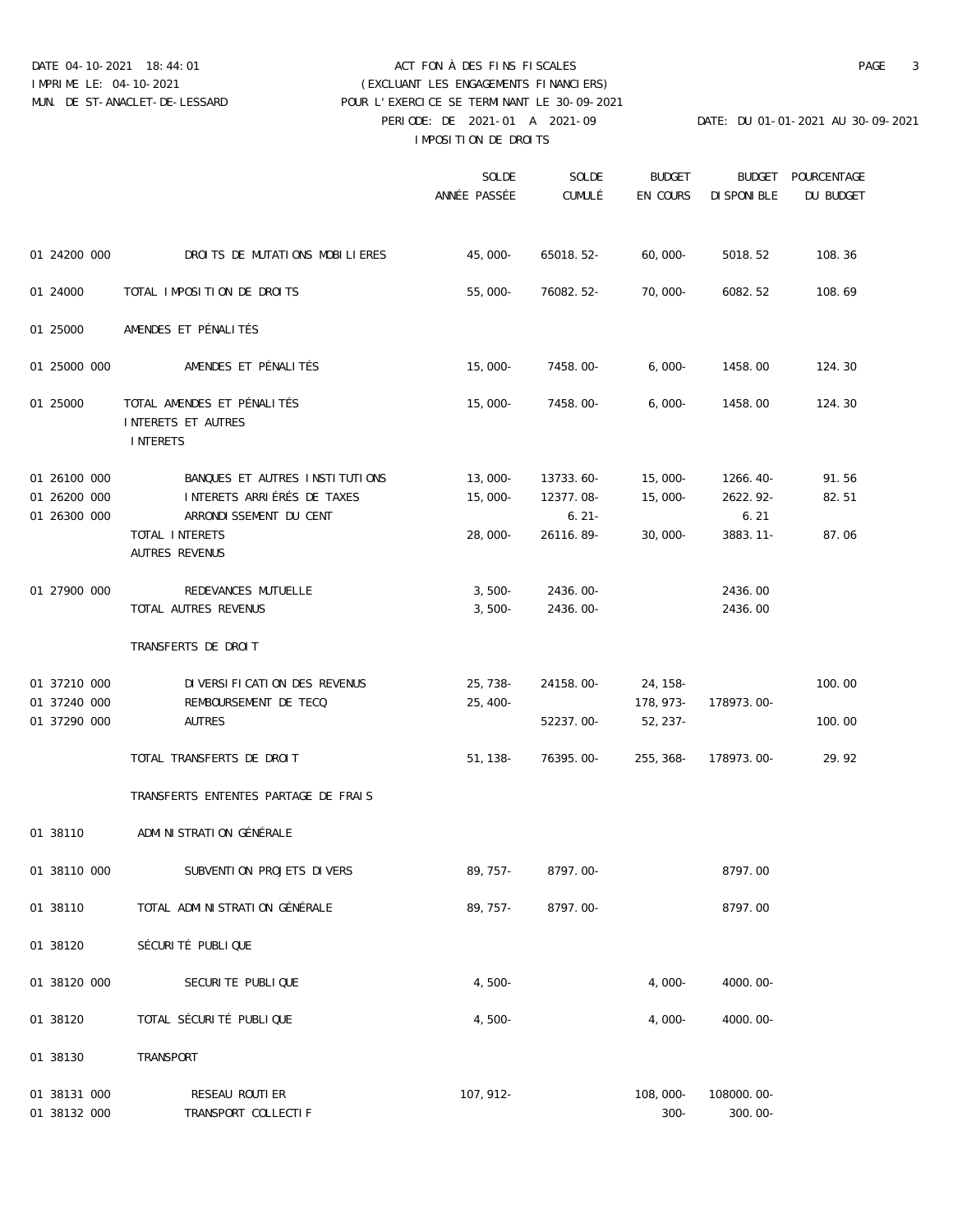### DATE 04-10-2021 18:44:01 ACT FON À DES FINS FISCALES PAGE 4 PERIODE: DE 2021-01 A 2021-09 DATE: DU 01-01-2021 AU 30-09-2021 IMPOSITION DE DROITS IMPRIME LE: 04-10-2021 (EXCLUANT LES ENGAGEMENTS FINANCIERS) MUN. DE ST-ANACLET-DE-LESSARD POUR L'EXERCICE SE TERMINANT LE 30-09-2021

| POURCENTAGE | BUDGET              | BUDGET | SOLDE  | SOLDE        |
|-------------|---------------------|--------|--------|--------------|
| DU BUDGET   | EN COURS DISPONIBLE |        | CUMULÉ | ANNÉE PASSÉE |

01 38130 TOTAL TRANSPORT 107,912- 108,300- 108300.00-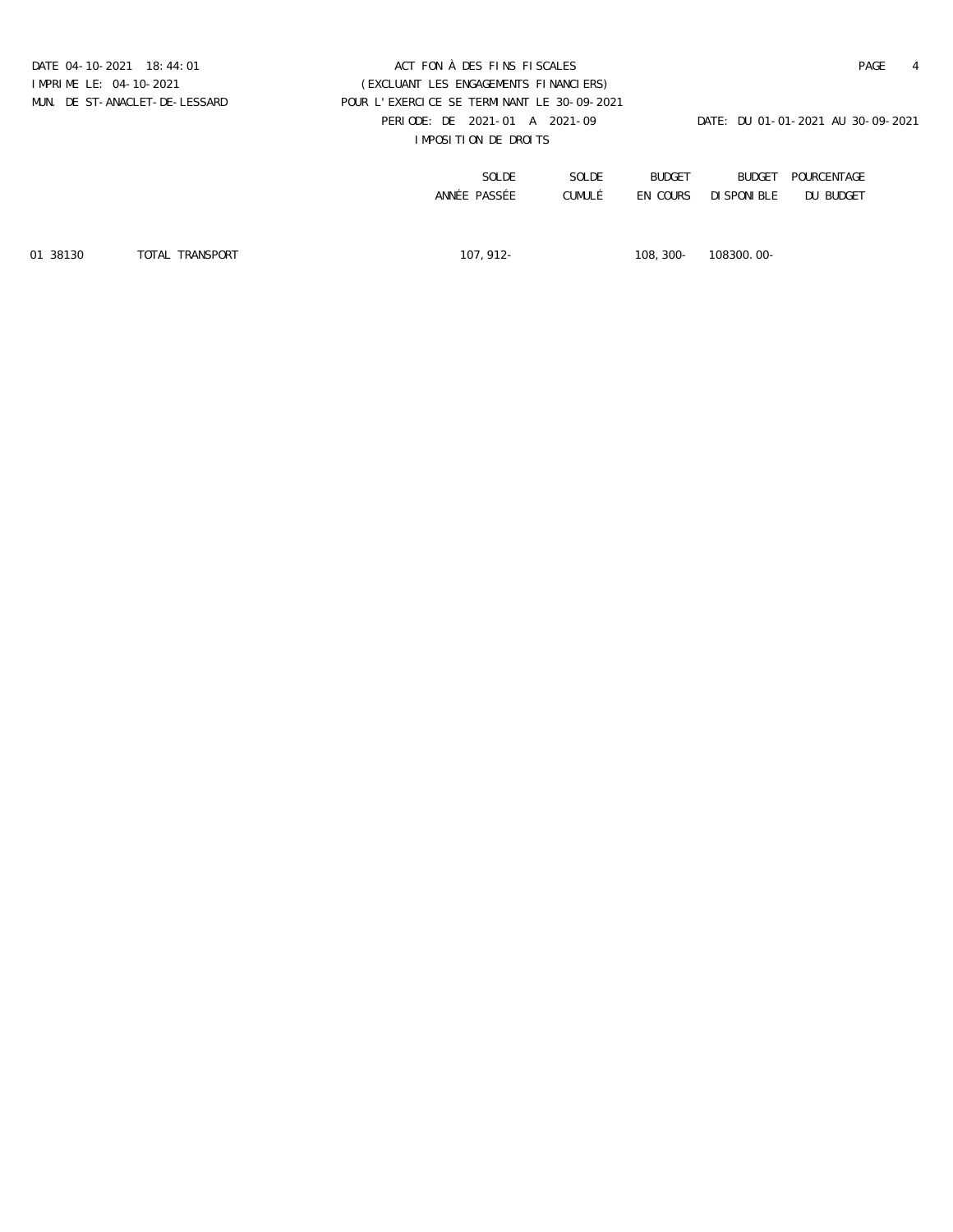### DATE 04-10-2021 18:44:01 ACT FON À DES FINS FISCALES PAGE 5 PERIODE: DE 2021-01 A 2021-09 DATE: DU 01-01-2021 AU 30-09-2021 IMPRIME LE: 04-10-2021 (EXCLUANT LES ENGAGEMENTS FINANCIERS) MUN. DE ST-ANACLET-DE-LESSARD POUR L'EXERCICE SE TERMINANT LE 30-09-2021

TRANSFERTS

|              |                                     | SOLDE<br>ANNÉE PASSÉE | SOLDE<br>CUMULÉ                               | <b>BUDGET</b><br>EN COURS | <b>BUDGET</b><br>DISPONIBLE | POURCENTAGE<br>DU BUDGET |
|--------------|-------------------------------------|-----------------------|-----------------------------------------------|---------------------------|-----------------------------|--------------------------|
| 01 38140     | HYGIÈNE DU MILIEU                   |                       |                                               |                           |                             |                          |
| 01 38145 000 | MATIERES RESIDUELLES                | $71,000-$             |                                               | $90,000 -$                | $90000.00 -$                |                          |
| 01 38140     | TOTAL HYGIÈNE DU MILIEU             | $71,000-$             |                                               | $90,000-$                 | $90000.00 -$                |                          |
| 01 38180     | RÉSEAU D'ÉLECTRICITÉ                |                       |                                               |                           |                             |                          |
| 01 38180 000 | RESEAU D'ELECTRICITE                |                       | 50,000- 103386.00- 75,000- 28386.00           |                           |                             | 137.85                   |
| 01 38180     | TOTAL RÉSEAU D'ÉLECTRICITÉ          |                       | 50,000- 103386.00- 75,000-                    |                           | 28386.00                    | 137.85                   |
| 01 38900     | AUTRES TRANSFERTS CONDITIONNELS     |                       |                                               |                           |                             |                          |
| 01 38290 000 | SUBV. PROG. INFRASTRUCTURES         | $40,000-$             |                                               |                           |                             |                          |
| 01 38900     | TOTAL AUTRES TRANSFERTS CONDITIONNE | $40,000-$             |                                               |                           |                             |                          |
|              | TOTAL TRANSFERTS ENTENTES PARTAGE D |                       | 363, 169 - 112183.00 - 277, 300 - 165117.00 - |                           |                             | 40.46                    |
|              | TOTAL INTERETS ET AUTRES            |                       | $31,500 - 28552.89 - 30,000 -$                |                           | 1447.11-                    | 95.18                    |
| 01 00000     | TOTAL REVENUS                       |                       | 3,733,833- 3613928.85-                        | 3,931,619-                | 317690.15-                  | 91.92                    |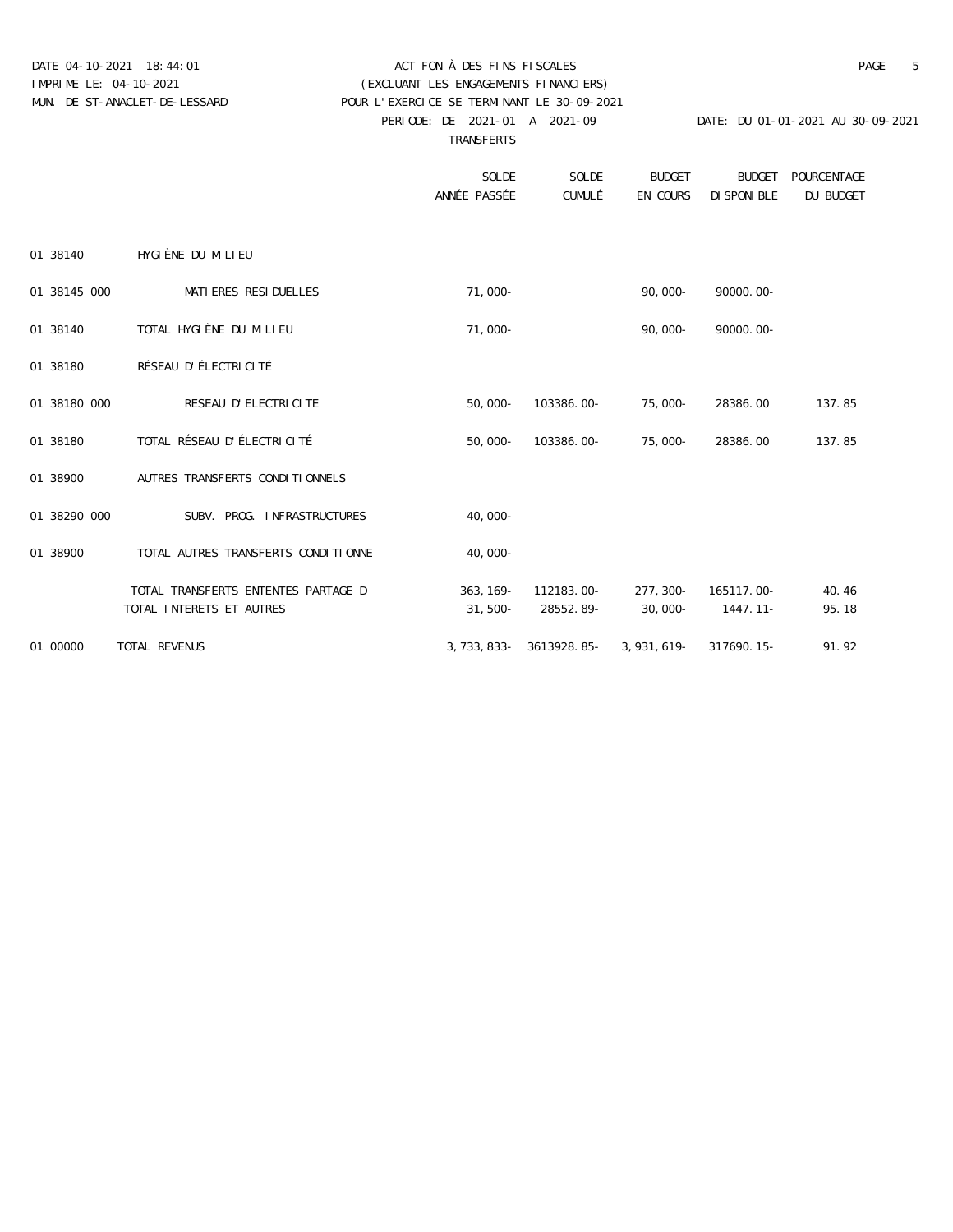## DATE 04-10-2021 18:44:02 ACT FON À DES FINS FISCALES PAGE 6 IMPRIME LE: 04-10-2021 (EXCLUANT LES ENGAGEMENTS FINANCIERS) MUN. DE ST-ANACLET-DE-LESSARD POUR L'EXERCICE SE TERMINANT LE 30-09-2021

PERIODE: DE 2021-01 A 2021-09 DATE: DU 01-01-2021 AU 30-09-2021

**CHARGES CHARGES** 

| $\overline{ }$ | GAT | <b>DIDADE</b> | pripang painapymaan |  |
|----------------|-----|---------------|---------------------|--|
|                |     |               |                     |  |
|                |     |               |                     |  |
|                |     |               |                     |  |

| SOLDE         | SOLDE  | ≕טשט       | <b>RIIDGET</b> | <b>FNTACT</b>     |
|---------------|--------|------------|----------------|-------------------|
| ANNŤ<br>خسترد | CUMULÈ | COURS<br>. | NTRIF          | <b>RIII</b><br>DU |

| 02 00000 | CHARGES |
|----------|---------|
|          |         |

02 10000 ADMINISTRATION GÉNÉRALE

02 11000 CONSEIL

| 02 11000 131 | TRAITEMENT DES ELUS                  | 48,700  | 36769.05  | 49,000  | 12230.95   | 75.04  |
|--------------|--------------------------------------|---------|-----------|---------|------------|--------|
| 02 11000 133 | ALLOCATION NON- IMPOSABLE ÉLUS       | 24,300  | 17479.80  | 24,000  | 6520.20    | 72.83  |
| 02 11000 222 | REGIE DES RENTES                     | 2,703   | 1071.97   | 2,156   | 1084.03    | 49.72  |
| 02 11000 242 | FONDS DE SANTE                       | 2,075   | 1556.60   | 2,156   | 599.40     | 72.20  |
| 02 11000 262 | REGIME QUEBECOIS ASSURANCE PAR       | 358     | 379.47    | 1,078   | 698.53     | 35.20  |
| 02 11000 310 | FRAIS DE DEPLACEMENTS                | 2,000   | 840.96    | 1,800   | 959.04     | 46.72  |
| 02 11000 423 | ASSURANCES ADMINISTRATEURS           | 6,000   | 6159.28   | 6,200   | 40.72      | 99.34  |
| 02 11000 454 | INSCRIPT.CONGRES+FORMATION           | 2,000   |           | 1,500   | 1500.00    |        |
| 02 11000 493 | EVENEMENTS SPECIAUX                  | 7,500   | 497.50    | 9,000   | 8502.50    | 5.53   |
| 02 11000 610 | ALIMENTS ET BOISSON                  | 300     | 292.60    | 300     | 7.40       | 97.53  |
| 02 11000     | TOTAL CONSEIL                        | 95,936  | 65047.23  | 97,190  | 32142.77   | 66.93  |
| 02 12000     | APPLICATION DE LA LOI                |         |           |         |            |        |
| 02 12000 953 | COUR MUNICIPALE                      | 9,000   | 7042.85   | 9,000   | 1957.15    | 78.25  |
| 02 12000     | TOTAL APPLICATION DE LA LOI          | 9,000   | 7042.85   | 9,000   | 1957.15    | 78.25  |
| 02 13000     | GESTION FINANCIÈRE ET ADMINISTRATIVE |         |           |         |            |        |
| 02 13000 141 | SALAIRE                              | 193,852 | 148303.51 | 193,225 | 44921.49   | 76.75  |
| 02 13000 212 | REER COLLECTIF                       | 12,948  | 9762.59   | 13,448  | 3685.41    | 72.60  |
| 02 13000 222 | REGIE DES RENTES                     | 9,472   | 8835.25   | 9,526   | 690.75     | 92.75  |
| 02 13000 232 | ASSURANCE-CHOMAGE REGULIER           | 2,804   | 2421.26   | 2,802   | 380.74     | 86.41  |
| 02 13000 242 | FONDS DE SANTE                       | 8,258   | 6742.68   | 8,405   | 1662.32    | 80.22  |
| 02 13000 252 | CSST                                 | 3,993   | 3228.85   | 3,922   | 693.15     | 82.33  |
| 02 13000 262 | REGIME QUEBECOIS ASSURANCE PAR       | 1,579   | 1023.89   | 1,681   | 657.11     | 60.91  |
| 02 13000 280 | ASSURANCE-COLLECTIVE                 | 16,200  | 10333.05  | 16,250  | 5916.95    | 63.59  |
| 02 13000 310 | FRAIS DE DEPLACEMENTS                | 1,000   | 186.18    | 1,000   | 813.82     | 18.62  |
| 02 13000 413 | COMPTABILITE ET VERIFICATIO          | 11,000  | 9448.87   | 12,000  | 2551.13    | 78.74  |
| 02 13000 414 | INFORMATIQUE                         | 13,500  | 15485.62  | 14,180  | $1305.62-$ | 109.21 |
| 02 13000 419 | MUTATIONS                            | 400     | 340.00    | 400     | 60.00      | 85.00  |
| 02 13000 421 | ASSURANCE BUREAU                     | 3,200   | 3285.49   | 3,000   | $285.49-$  | 109.52 |
| 02 13000 454 | FORMATION                            | 1,800   | 800.46    | 2,200   | 1399.54    | 36.38  |
| 02 13000 494 | ABONNEMENTS ET COTISATIONS           | 800     | 519.69    | 1,000   | 480.31     | 51.97  |
| 02 13000 762 | ENTENTE DE SERVICES INFORMATIQ       |         | 1298.00   | 2,596   | 1298.00    | 50.00  |
| 02 13000     | TOTAL GESTION FINANCIÈRE ET ADMINIS  | 280,806 | 222015.39 | 285,635 | 63619.61   | 77.73  |
|              |                                      |         |           |         |            |        |

02 14000 GREFFE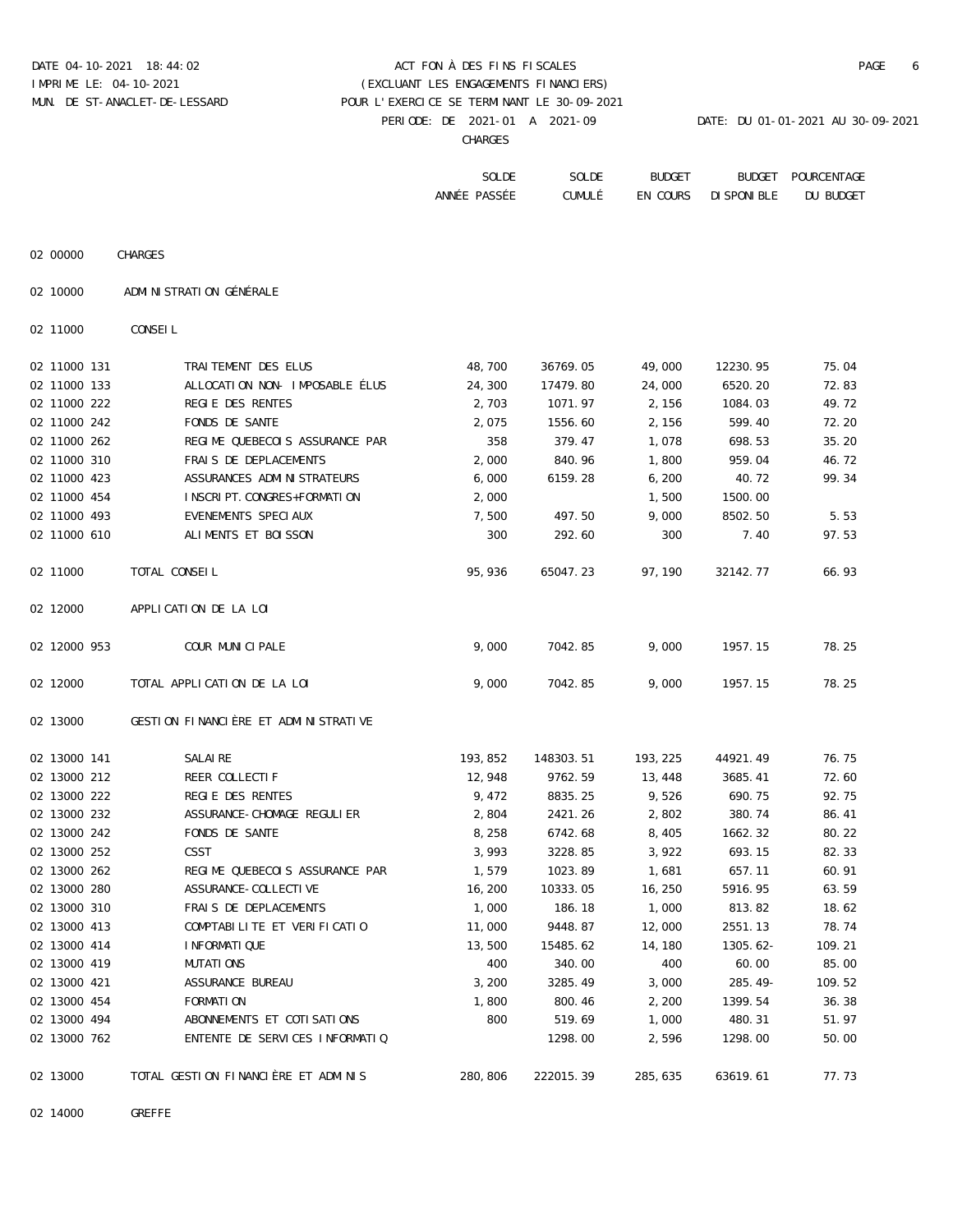### DATE 04-10-2021 18:44:02 ACT FON À DES FINS FISCALES PAGE 7 PERIODE: DE 2021-01 A 2021-09 DATE: DU 01-01-2021 AU 30-09-2021 ADMINISTRATION GÉNÉRALE IMPRIME LE: 04-10-2021 (EXCLUANT LES ENGAGEMENTS FINANCIERS) MUN. DE ST-ANACLET-DE-LESSARD POUR L'EXERCICE SE TERMINANT LE 30-09-2021

|              |                                | SOLDE<br>ANNÉE PASSÉE | SOLDE<br>CUMULÉ | <b>BUDGET</b> | <b>BUDGET</b> | POURCENTAGE |
|--------------|--------------------------------|-----------------------|-----------------|---------------|---------------|-------------|
|              |                                |                       |                 | EN COURS      | DISPONIBLE    | DU BUDGET   |
| 02 14000 321 | FRAIS DE POSTE                 |                       | 1737.74         |               | $1737.74-$    |             |
| 02 14000     | TOTAL GREFFE                   |                       | 1737.74         |               | $1737.74-$    |             |
| 02 15000     | ÉVALUATION                     |                       |                 |               |               |             |
| 02 15000 417 | -EVAL.MUNICIPALE-HON. ÉQUIL    |                       | 25636.68        | 34,000        | 8363.32       | 75.40       |
| 02 15000 951 | ROLE D'EVALUATION              | 64,000                | 15446.00        | 61,784        | 46338.00      | 25.00       |
| 02 15000     | TOTAL ÉVALUATION               | 64,000                | 41082.68        | 95,784        | 54701.32      | 42.89       |
| 02 19000     | <b>AUTRES</b>                  |                       |                 |               |               |             |
| 02 19000 321 | FRAIS DE POSTE                 | 5,638                 | 2178.91         | 3,500         | 1321.09       | 62.25       |
| 02 19000 331 | TELEPHONE                      | 6,038                 | 4729.19         | 6,304         | 1574.81       | 75.02       |
| 02 19000 341 | ANNONCES DANS LES JOURNAUX     | 1,000                 | 3216.06         | 1,200         | $2016.06 -$   | 268.01      |
| 02 19000 345 | CONTACT                        |                       | 919.69          |               | $919.69 -$    |             |
| 02 19000 412 | HONORAIRES PROFESSIONNELS      | 4,500                 | 4466.24         | 7,000         | 2533.76       | 63.80       |
| 02 19000 422 | ASS. RESPONSAB., DETOURNEMENT  | 18,200                | 19021.20        | 18,200        | $821.20 -$    | 104.51      |
| 02 19000 517 | LOCATION AMEUBLEMENT           | 500                   |                 |               |               |             |
| 02 19000 522 | ENTRETIEN & REP. - BATIMENT    | 1,700                 | 410.37          | 1,900         | 1489.63       | 21.60       |
| 02 19000 527 | CONTRAT D'ENT - EQUIP. DE BURE | 6,000                 | 1335.69         | 2,300         | 964.31        | 58.07       |
| 02 19000 610 | ALIMENTS ET BOISSON            | 100                   | 28.49           | 100           | 71.51         | 28.49       |
| 02 19000 660 | ARTICLES DE NETTOYAGE          | 400                   | 9.66            | 600           | 590.34        | 1.61        |
| 02 19000 670 | FOURNITURES DE BUREAU          | 7,800                 | 4488.82         | 4,000         | $488.82-$     | 112.22      |
| 02 19000 681 | ELECTRICITE                    | 3,500                 | 3520.12         | 3,200         | $320.12 -$    | 110.00      |
| 02 19000 940 | CREANCES DOUTEUSES             | 700                   |                 | 700           | 700.00        |             |
| 02 19000 951 | QUOTE-PART                     | 41,896                | 20476.50        | 41,198        | 20721.50      | 49.70       |
| 02 19000 959 | SUBVENTIONS ET DONS            | 16,225                | 25641.39        | 17,000        | 8641.39-      | 150.83      |
| 02 19000 995 | RECLAMATIONS - DOMM.&INTERETS  | 1,000                 |                 | 1,000         | 1000.00       |             |
| 02 19000     | TOTAL AUTRES                   | 115,197               | 90442.33        | 108,202       | 17759.67      | 83.59       |
| 02 10000     | TOTAL ADMINISTRATION GÉNÉRALE  | 564,939               | 427368.22       | 595,811       | 168442.78     | 71.73       |
| 02 20000     | SÉCURITÉ PUBLIQUE              |                       |                 |               |               |             |
| 02 21000     | POLICE                         |                       |                 |               |               |             |
| 02 21000 141 | SALAIRE                        | 37,070                | 21996.09        | 36,000        | 14003.91      | 61.10       |
| 02 21000 222 | REGIE DES RENTES               | 2,057                 | 981.43          | 1,778         | 796.57        | 55.20       |
| 02 21000 232 | ASSURANCE-CHOMAGE REGULIER     | 649                   | 363.48          | 561           | 197.52        | 64.79       |
| 02 21000 242 | FONDS DE SANTE                 | 1,579                 | 937.04          | 1,365         | 427.96        | 68.65       |
| 02 21000 252 | CSST                           | 764                   | 448.58          | 660           | 211.42        | 67.97       |
| 02 21000 262 | REGIME QUEBECOIS ASSURANCE PAR | 273                   | 152.12          | 236           | 83.88         | 64.46       |

02 21000 441 SURETE DU QUEBEC 219,000 111484.00 223,000 111516.00 49.99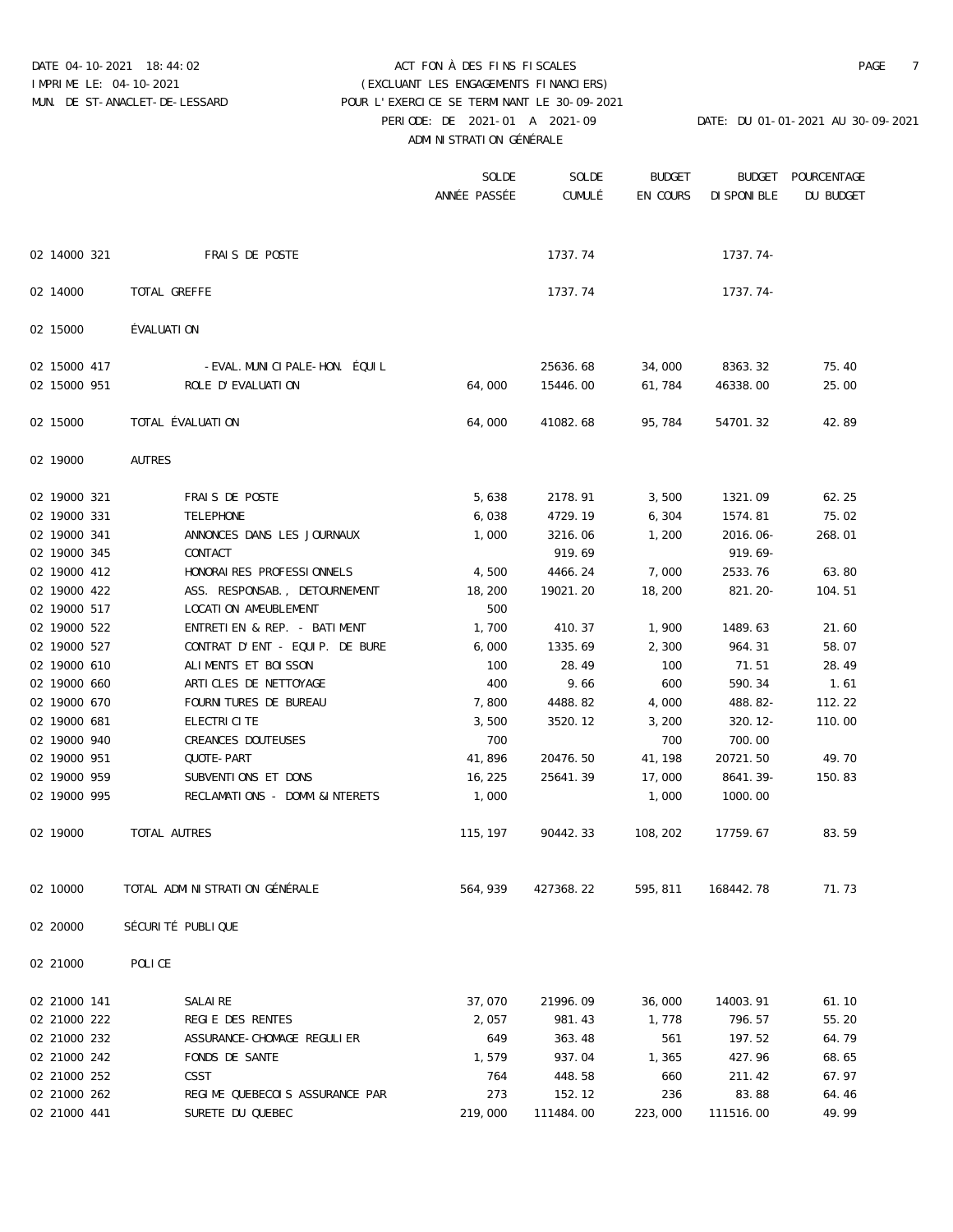### DATE 04-10-2021 18:44:02 ACT FON À DES FINS FISCALES PAGE 8 PERIODE: DE 2021-01 A 2021-09 DATE: DU 01-01-2021 AU 30-09-2021 SÉCURITÉ PUBLIQUE IMPRIME LE: 04-10-2021 (EXCLUANT LES ENGAGEMENTS FINANCIERS) MUN. DE ST-ANACLET-DE-LESSARD POUR L'EXERCICE SE TERMINANT LE 30-09-2021

|              |                                | SOLDE        | SOLDE     | <b>BUDGET</b> | <b>BUDGET</b> | POURCENTAGE |
|--------------|--------------------------------|--------------|-----------|---------------|---------------|-------------|
|              |                                | ANNÉE PASSÉE | CUMULÉ    | EN COURS      | DISPONIBLE    | DU BUDGET   |
| 02 21000 650 | VETEMENTS ET CHAUSSURES        | 350          |           | 250           | 250.00        |             |
|              |                                |              |           |               |               |             |
| 02 21000     | TOTAL POLICE                   | 261,742      | 136362.74 | 263,850       | 127487.26     | 51.68       |
| 02 22000     | SÉCURITÉ INCENDIE              |              |           |               |               |             |
| 02 22000 421 | ASSURANCE BATIMENT             | 1,250        | 1282.89   | 1,300         | 17.11         | 98.68       |
| 02 22000 495 | RAMONAGE DE CHEMINEES          | 45,220       | 30397.97  | 33,077        | 2679.03       | 91.90       |
| 02 22000 522 | ENTRETIEN & REP. - BATIMENT    | 2,000        | 239.63    | 2,000         | 1760.37       | 11.98       |
| 02 22000 632 | HUILE A CHAUFFAGE              | 5,626        | 3305.97   | 6,000         | 2694.03       | 55.10       |
| 02 22000 681 | ELECTRICITE                    | 3,000        | 587.99    | 2,500         | 1912.01       | 23.52       |
| 02 22000 951 | QUOTE PART SERVICE INCENDIE    | 372,957      | 199163.07 | 363,316       | 164152.93     | 54.82       |
| 02 22000     | TOTAL SÉCURITÉ INCENDIE        | 430,053      | 234977.52 | 408,193       | 173215.48     | 57.57       |
| 02 29000     | <b>AUTRES</b>                  |              |           |               |               |             |
| 02 29000 451 | GARDIENNAGE ET SECURITE        | 3,700        |           | 2,000         | 2000.00       |             |
| 02 29000     | TOTAL AUTRES                   | 3,700        |           | 2,000         | 2000.00       |             |
| 02 20000     | TOTAL SÉCURITÉ PUBLIQUE        | 695,495      | 371340.26 | 674,043       | 302702.74     | 55.09       |
| 02 30000     | TRANSPORT                      |              |           |               |               |             |
| 02 31000     | RÉSEAU ROUTIER                 |              |           |               |               |             |
| 02 32000     | VOIRIE MUNICIPALE              |              |           |               |               |             |
| 02 32000 141 | SALAIRE                        | 158,800      | 151679.92 | 180,000       | 28320.08      | 84.27       |
| 02 32000 142 | SALAIRE-EMPLOYÉS TEMPORAIRES   | 17,500       | 14100.62  | 20,000        | 5899.38       | 70.50       |
| 02 32000 212 | REER COLLECTIF                 | 10,981       | 9921.05   | 11,863        | 1941.95       | 83.63       |
| 02 32000 222 | REGIE DES RENTES               | 9,785        | 9477.89   | 10,571        | 1093.11       | 89.66       |
| 02 32000 232 | ASSURANCE-CHOMAGE REGULIER     | 3,085        | 2642.08   | 3,333         | 690.92        | 79.27       |
| 02 32000 242 | FONDS DE SANTE                 | 7,510        | 7363.51   | 8,113         | 749.49        | 90.76       |
| 02 32000 252 | CSST                           | 3,632        | 3526.35   | 3,924         | 397.65        | 89.87       |
| 02 32000 262 | REGIME QUEBECOIS ASS. PARENTAL | 1,298        | 1154.66   | 1,402         | 247.34        | 82.36       |
| 02 32000 280 | ASSURANCE-COLLECTIVE           | 6,290        | 5958.96   | 6,795         | 836.04        | 87.70       |
| 02 32000 310 | FRAIS DE DEPLACEMENTS          | 800          | 24.62     | 400           | 375.38        | 6.16        |
| 02 32000 331 | TELEPHONES CELLULAIRES         | 2,800        | 1781.78   | 2,500         | 718.22        | 71.27       |
| 02 32000 421 | ASSURANCE - BATIMENT           | 1,330        | 1365.23   | 1,500         | 134.77        | 91.02       |
| 02 32000 424 | ASSURANCE VEHICULES            | 3,760        | 3859.84   | 3,900         | 40.16         | 98.97       |
| 02 32000 443 | SERVICES PAYES À D'AUTRES MUNI | 750          |           | 300           | 300.00        |             |
| 02 32000 454 | FORMATION                      | 800          |           | 500           | 500.00        |             |
| 02 32000 521 | ENTRETIEN & REP. - CHEMINS     | 91,088       | 46069.41  | 95,000        | 48930.59      | 48.49       |
| 02 32000 522 | ENTRETIEN & REP. - GARAGE      | 1,200        | 810.03    | 2,000         | 1189.97       | 40.50       |
| 02 32000 525 | ENTRETIEN & REP. - VEHICULES   | 32,000       | 16559.18  | 82,000        | 65440.82      | 20.19       |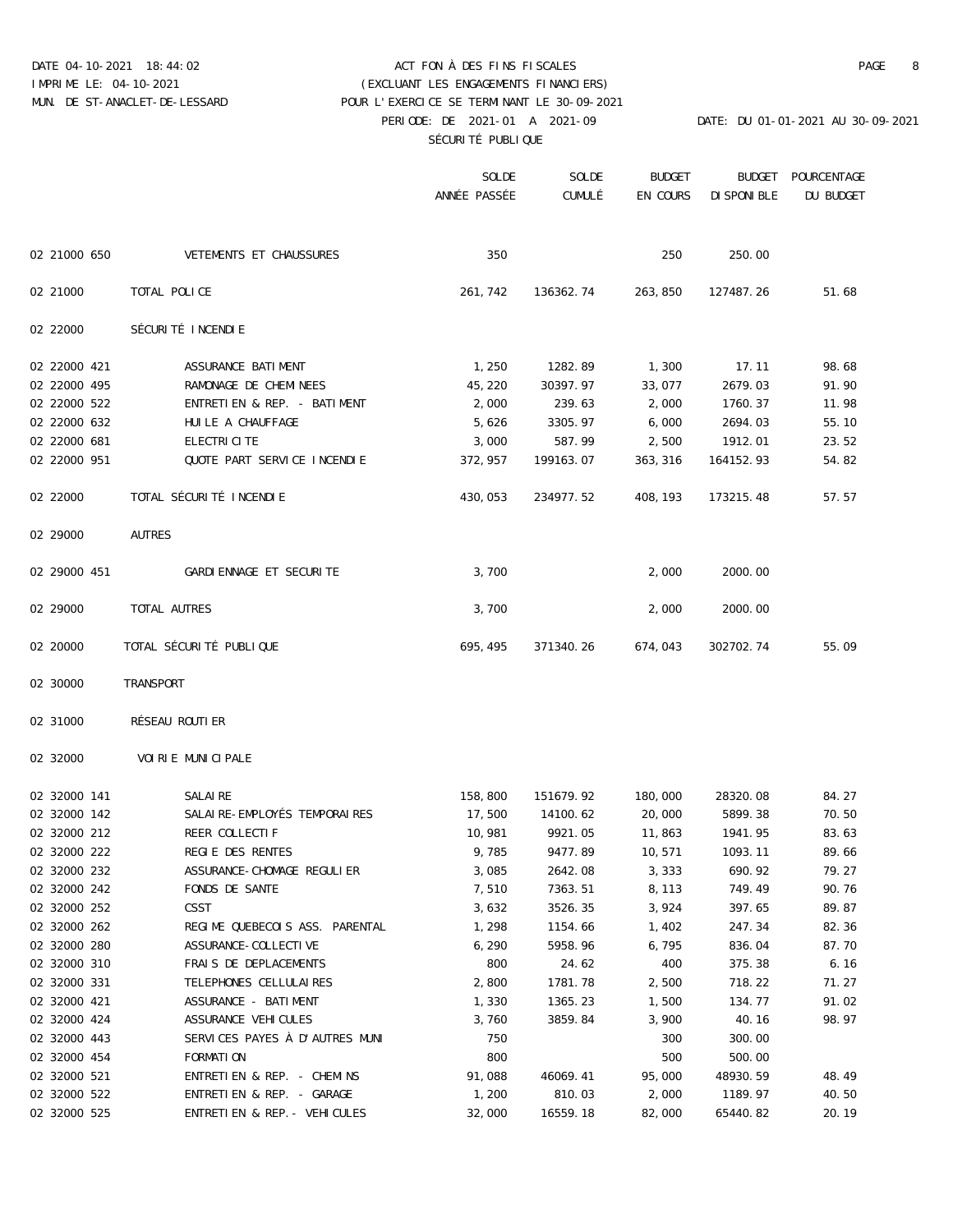# DATE 04-10-2021 18:44:02 ACT FON À DES FINS FISCALES PAGE 9 IMPRIME LE: 04-10-2021 (EXCLUANT LES ENGAGEMENTS FINANCIERS) MUN. DE ST-ANACLET-DE-LESSARD POUR L'EXERCICE SE TERMINANT LE 30-09-2021

PERIODE: DE 2021-01 A 2021-09 DATE: DU 01-01-2021 AU 30-09-2021

TRANSPORT

|              |                                | SOLDE        | SOLDE     | <b>BUDGET</b> |            | BUDGET POURCENTAGE |
|--------------|--------------------------------|--------------|-----------|---------------|------------|--------------------|
|              |                                | ANNÉE PASSÉE | CUMULÉ    | EN COURS      | DISPONIBLE | DU BUDGET          |
| 02 32000 625 | GRAVIER, ASPHALTE, GOUDRON     | 69,240       | 72019.80  | 72,000        | $19.80 -$  | 100.03             |
| 02 32000 631 | CARBURANT                      | 37,000       | 22807.49  | 35,000        | 12192.51   | 65.16              |
| 02 32000 634 | LUBRIFIANT                     | 700          |           | 400           | 400.00     |                    |
| 02 32000 640 | PIECES & ACCESSOIRES           | 2,000        | 1421.84   | 2,000         | 578.16     | 71.09              |
| 02 32000 649 | PANNEAUX DE SIGNALISATION      | 3,000        | 2210.84   | 3,500         | 1289.16    | 63.17              |
| 02 32000 650 | VETEMENTS ET CHAUSSURES        | 3,000        | 3032.81   | 3,500         | 467.19     | 86.65              |
| 02 32000 660 | ARTICLES DE NETTOYAGE          | 200          | 4.83      | 200           | 195.17     | 2.42               |
| 02 32000 681 | ELECTRICITE                    | 4,000        | 2349.33   | 4,200         | 1850.67    | 55.94              |
| 02 32000 965 | IMMATRICULATION                | 4,200        | 4389.07   | 5,100         | 710.93     | 86.06              |
| 02 32000     | TOTAL VOIRIE MUNICIPALE        | 476,749      | 384531.14 | 560,001       | 175469.86  | 68.67              |
| 02 33000     | ENLEVEMENT DE LA NEIGE         |              |           |               |            |                    |
| 02 33000 141 | SALAIRE                        | 187,400      | 121856.83 | 178,000       | 56143.17   | 68.46              |
| 02 33000 142 | TEMPS SUPPLEMENTAIRE           | 19,000       | 25017.83  | 35,000        | 9982.17    | 71.48              |
| 02 33000 212 | REER COLLECTIF                 | 10,711       | 7645.09   | 12,633        | 4987.91    | 60.52              |
| 02 33000 222 | REGIE DES RENTES               | 10,123       | 8560.22   | 11,939        | 3378.78    | 71.70              |
| 02 33000 232 | ASSURANCE-CHOMAGE REGULIER     | 3,192        | 2430.21   | 3,765         | 1334.79    | 64.55              |
| 02 33000 242 | FONDS DE SANTE                 | 7,771        | 6498.88   | 9,165         | 2666.12    | 70.91              |
| 02 33000 252 | CSST                           | 3,758        | 3112.15   | 4,432         | 1319.85    | 70.22              |
| 02 33000 262 | REGIME QUEBECOIS ASS. PARENTAL | 1,342        | 1017.55   | 1,583         | 565.45     | 64.28              |
| 02 33000 280 | ASSURANCE-COLLECTIVE           | 4,640        | 5497.59   | 5,473         | $24.59-$   | 100.45             |
| 02 33000 310 | FRAIS DE DEPLACEMENTS          | 300          | 24.63     | 200           | 175.37     | 12.32              |
| 02 33000 331 | TELEPHONES CELLULAIRES         | 2,800        | 1579.81   | 2,500         | 920.19     | 63.19              |
| 02 33000 421 | ASSURANCE - BATIMENTS          | 1,330        | 1365.23   | 1,500         | 134.77     | 91.02              |
| 02 33000 424 | ASSURANCE VEHICULES            | 3,575        | 3669.75   | 3,800         | 130.25     | 96.57              |
| 02 33000 443 | SERVICES PAYES A D'AUTRES MUN. | 1,300        | 1959.07   | 1,300         | $659.07 -$ | 150.70             |
| 02 33000 515 | LOCATION MACHINERIE            | 3,500        | 1700.80   | 3,500         | 1799.20    | 48.59              |
| 02 33000 522 | ENTRETIEN & REP. - GARAGE      | 1,250        | 794.17    | 1,500         | 705.83     | 52.94              |
| 02 33000 525 | ENTRETIEN & REP. - VEHICULES   | 41,000       | 21883.83  | 45,000        | 23116.17   | 48.63              |
| 02 33000 631 | CARBURANT                      | 37,000       | 21391.00  | 38,000        | 16609.00   | 56.29              |
| 02 33000 632 | HUILE A CHAUFFAGE              | 5,000        | 3676.48   | 6,000         | 2323.52    | 61.27              |
| 02 33000 634 | LUBRIFIANT                     | 800          | 166.32    | 400           | 233.68     | 41.58              |
| 02 33000 639 | ABRASIFS ET AUTRES PRODUITS    | 51,430       | 14855.33  | 58,000        | 43144.67   | 25.61              |
| 02 33000 643 | PIECES ET ACCESSOIRES          | 3,100        | 160.16    | 1,500         | 1339.84    | 10.68              |
| 02 33000 650 | VETEMENTS ET CHAUSSURES        | 2,400        | 1346.52   | 2,000         | 653.48     | 67.33              |
| 02 33000 660 | ARTICLES DE NETTOYAGE          | 200          | 4.83      | 400           | 395.17     | 1.21               |
| 02 33000 681 | ELECTRICITE                    | 4,000        | 2241.12   | 3,500         | 1258.88    | 64.03              |
| 02 33000 965 | IMMATRICULATION                | 4,500        | 4173.19   | 4,600         | 426.81     | 90.72              |
| 02 33000     | TOTAL ENLÈVEMENT DE LA NEIGE   | 411,422      | 262628.59 | 435,690       | 173061.41  | 60.28              |
| 02 34000     | ÉCLAIRAGE DES RUES             |              |           |               |            |                    |
| 02 34000 529 | ENT. ET REMPLACEMENT DE LAMPES | 5,800        | 2105.44   | 4,000         | 1894.56    | 52.64              |
| 02 34000 681 | ELECTRICITE                    | 26,000       | 13246.65  | 18,000        | 4753.35    | 73.59              |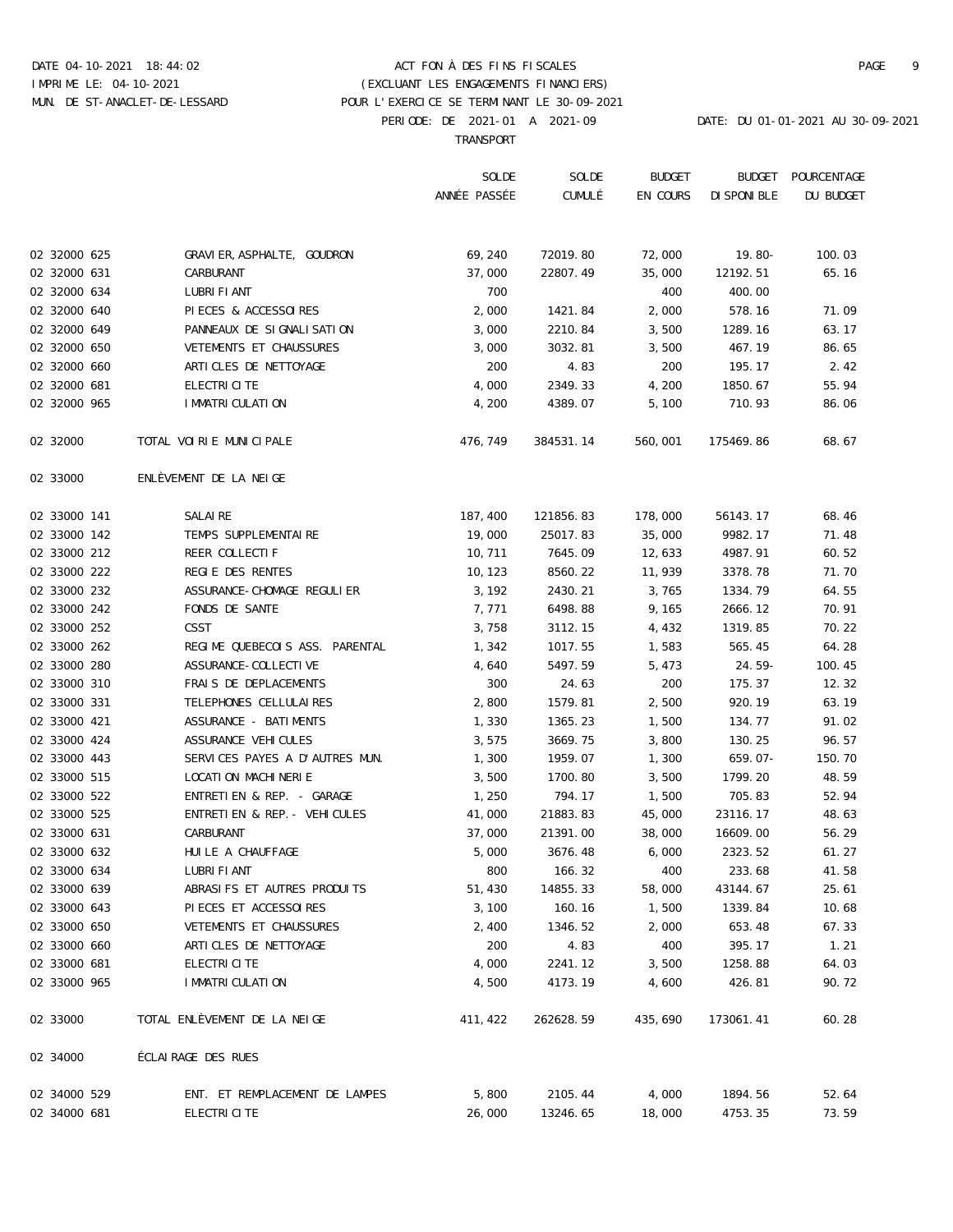### DATE 04-10-2021 18:44:02 ACT FON À DES FINS FISCALES PAGE 10 IMPRIME LE: 04-10-2021 (EXCLUANT LES ENGAGEMENTS FINANCIERS)

 PERIODE: DE 2021-01 A 2021-09 DATE: DU 01-01-2021 AU 30-09-2021 MUN. DE ST-ANACLET-DE-LESSARD POUR L'EXERCICE SE TERMINANT LE 30-09-2021

TRANSPORT

|              |                                        | SOLDE<br>ANNÉE PASSÉE | SOLDE<br>CUMULÉ | <b>BUDGET</b><br>EN COURS | <b>BUDGET</b><br>DISPONIBLE | POURCENTAGE<br>DU BUDGET |
|--------------|----------------------------------------|-----------------------|-----------------|---------------------------|-----------------------------|--------------------------|
| 02 34000     | TOTAL ÉCLAIRAGE DES RUES               | 31,800                | 15352.09        | 22,000                    | 6647.91                     | 69.78                    |
| 02 31000     | TOTAL RÉSEAU ROUTIER                   | 919,971               | 662511.82       | 1,017,691                 | 355179.18                   | 65.10                    |
| 02 36000     | TRANSPORT COLLECTIF                    |                       |                 |                           |                             |                          |
| 02 37000     | TRANSPORT EN COMMUN                    |                       |                 |                           |                             |                          |
| 02 37000 448 | TRANSPORT ADAPTÉ                       | 28,200                | 17468.19        | 35,327                    | 17858.81                    | 49.45                    |
| 02 37000 459 | TRANSPORT COLLECTIF                    |                       | 1127.56         | 18,000                    | 16872.44                    | 6.26                     |
| 02 37000     | TOTAL TRANSPORT EN COMMUN              | 28,200                | 18595.75        | 53,327                    | 34731.25                    | 34.87                    |
| 02 36000     | TOTAL TRANSPORT COLLECTIF              | 28,200                | 18595.75        | 53,327                    | 34731.25                    | 34.87                    |
| 02 30000     | TOTAL TRANSPORT                        | 948,171               | 681107.57       | 1,071,018                 | 389910.43                   | 63.59                    |
| 02 40000     | HYGIÈNE DU MILIEU                      |                       |                 |                           |                             |                          |
| 02 41000     | EAU ET ÉGOUT                           |                       |                 |                           |                             |                          |
| 02 41200     | APPROVISIONNEMENT/ TRAITEMENT DE L'EAU |                       |                 |                           |                             |                          |
| 02 41200 419 | ANALYSES DE L'EAU                      | 2,500                 | 1121.25         | 2,200                     | 1078.75                     | 50.97                    |
| 02 41200 421 | ASSURANCE - BATIMENTS                  | 110                   | 112.84          | 120                       | 7.16                        | 94.03                    |
| 02 41200 516 | LOCATION DE MATERIEL                   | 300                   | 209.98          | 300                       | 90.02                       | 69.99                    |
| 02 41200 522 | ENTRETIEN & REP. - BATIMENT            | 100                   |                 | 100                       | 100.00                      |                          |
| 02 41200 526 | ENTRETIEN DES EQUIPEMENTS              | 1,200                 |                 | 1,600                     | 1600.00                     |                          |
| 02 41200 635 | PRODUITS CHIMIQUES                     | 2,400                 | 1340.69         | 2,200                     | 859.31                      | 60.94                    |
| 02 41200 640 | PIECES & ACCESSOIRES                   | 1,200                 |                 | 400                       | 400.00                      |                          |
| 02 41200 660 | ARTICLES DE NETTOYAGE                  | 50                    |                 |                           |                             |                          |
| 02 41200 681 | ELECTRICITE                            | 2,500                 | 790.44          | 1,800                     | 1009.56                     | 43.91                    |
| 02 41200 683 | ACHAT D'EAU                            | 62,500                | 35338.18        | 63,767                    | 28428.82                    | 55.42                    |
| 02 41200 951 | CONTRAT D'ENTRETIEN - EAU              | 10,000                | 5790.39         | 13,118                    | 7327.61                     | 44.14                    |
| 02 41200     | TOTAL APPROVISIONNEMENT/ TRAITEMENT    | 82,860                | 44703.77        | 85,605                    | 40901.23                    | 52.22                    |
| 02 41300     | RÉSEAUX DE DISTRIBUTION DE L'EAU       |                       |                 |                           |                             |                          |
| 02 41300 141 | SALAIRE                                | 3,900                 | 859.15          | 4,000                     | 3140.85                     | 21.48                    |
| 02 41300 212 | REER COLLECTIF                         | 270                   |                 | 265                       | 265.00                      |                          |
| 02 41300 222 | REGIE DES RENTES                       | 216                   |                 | 212                       | 212.00                      |                          |
| 02 41300 232 | ASSURANCE-CHOMAGE REGULIER             | 68                    |                 | 67                        | 67.00                       |                          |
| 02 41300 242 | FONDS DE SANTE                         | 166                   |                 | 163                       | 163.00                      |                          |
| 02 41300 252 | CSST                                   | 80                    |                 | 79                        | 79.00                       |                          |
| 02 41300 262 | REGIME QUEBECOIS ASS. PARENTAL         | 30                    |                 | 29                        | 29.00                       |                          |
| 02 41300 280 | ASSURANCE-COLLECTIVE                   | 350                   |                 | 345                       | 345.00                      |                          |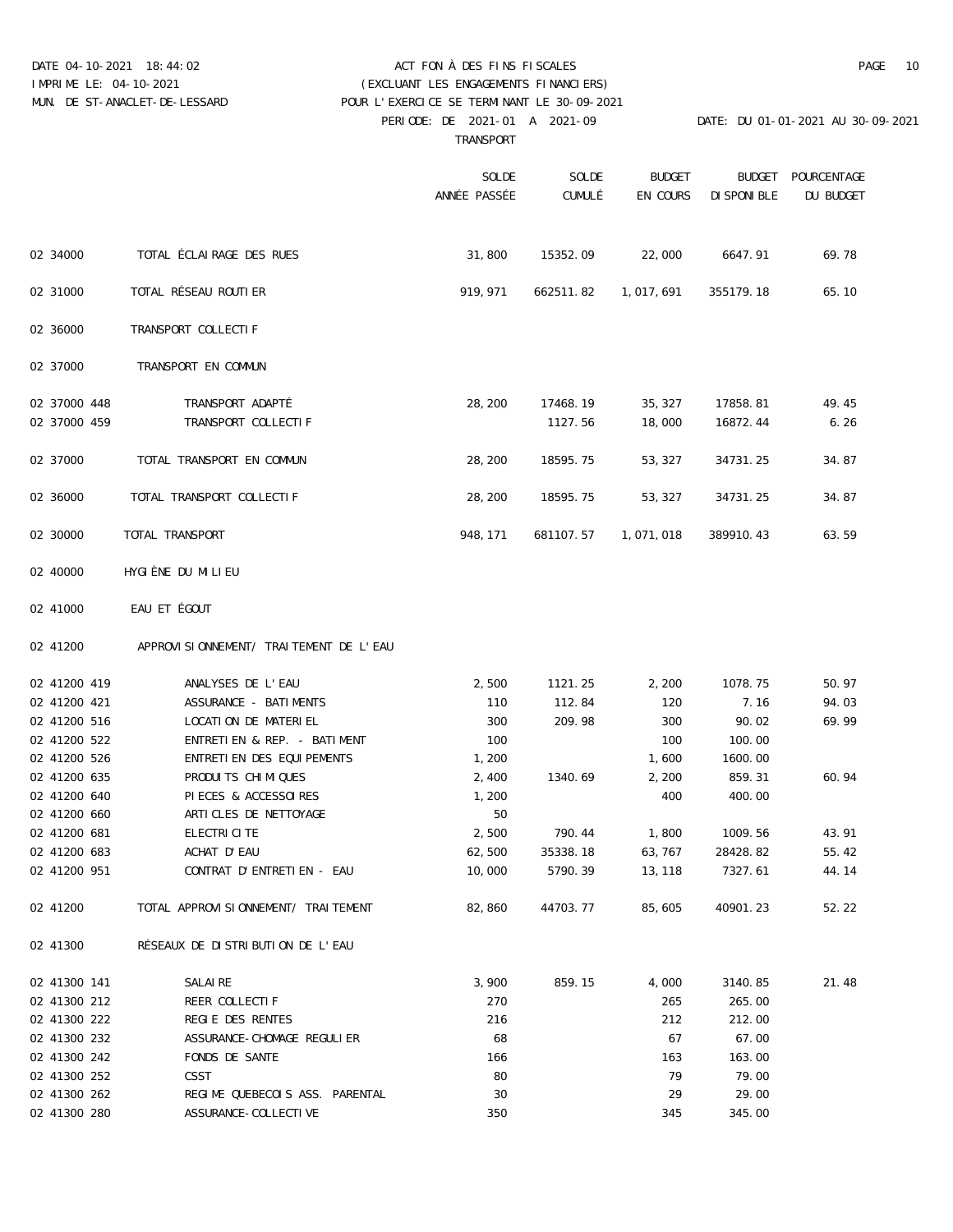### DATE 04-10-2021 18:44:02 ACT FON À DES FINS FISCALES PAGE 11 PERIODE: DE 2021-01 A 2021-09 DATE: DU 01-01-2021 AU 30-09-2021 HYGIÈNE DU MILIEU IMPRIME LE: 04-10-2021 (EXCLUANT LES ENGAGEMENTS FINANCIERS) MUN. DE ST-ANACLET-DE-LESSARD POUR L'EXERCICE SE TERMINANT LE 30-09-2021

|              |                                     | SOLDE        | SOLDE    | <b>BUDGET</b> | <b>BUDGET</b> | POURCENTAGE |
|--------------|-------------------------------------|--------------|----------|---------------|---------------|-------------|
|              |                                     | ANNÉE PASSÉE | CUMULÉ   | EN COURS      | DISPONIBLE    | DU BUDGET   |
|              |                                     |              |          |               |               |             |
| 02 41300 454 | FORMATION                           | 1,500        |          | 1,500         | 1500.00       |             |
| 02 41300 515 | LOCATION DE MACHINERIE              | 2,280        | 7634.84  | 3,000         | $4634.84-$    | 254.49      |
| 02 41300 642 | PIECES ET ACCESSOIRES               | 3,800        | 2431.46  | 4,000         | 1568.54       | 60.79       |
| 02 41300     | TOTAL RÉSEAUX DE DISTRIBUTION DE L' | 12,660       | 10925.45 | 13,660        | 2734.55       | 79.98       |
| 02 41400     | TRAITEMENT DES EAUX USÉES           |              |          |               |               |             |
| 02 41400 419 | ANALYSES DES EAUX USEES             | 3,500        | 974.27   | 2,700         | 1725.73       | 36.08       |
| 02 41400 421 | ASSURANCE - BATIMENTS               | 1,389        | 1426.22  | 1,500         | 73.78         | 95.08       |
| 02 41400 516 | LOCATION DE MATERIEL                | 300          |          | 500           | 500.00        |             |
| 02 41400 522 | ENTRETIEN & REP. - BATIMENT         | 500          |          | 500           | 500.00        |             |
| 02 41400 526 | ENTRETIEN DES EQUIPEMENTS           | 2,760        | 3949.69  | 4,000         | 50.31         | 98.74       |
| 02 41400 635 | PRODUITS CHIMIQUES                  | 6,000        | 723.16   | 7,000         | 6276.84       | 10.33       |
| 02 41400 640 | PIECES ET ACCESSOIRES (OUTILS)      | 200          |          | 200           | 200.00        |             |
| 02 41400 660 | ARTICLES DE NETTOYAGE               | 200          |          | 200           | 200.00        |             |
| 02 41400 681 | ELECTRICITE                         | 18,000       | 8832.76  | 15,000        | 6167.24       | 58.89       |
| 02 41400 951 | CONTRAT D'ENTRETIEN - ÉGOUTS        | 20,500       | 13511.05 | 26,236        | 12724.95      | 51.50       |
| 02 41400     | TOTAL TRAITEMENT DES EAUX USÉES     | 53,349       | 29417.15 | 57,836        | 28418.85      | 50.86       |
| 02 41500     | RÉSEAUX D'ÉGOUT                     |              |          |               |               |             |
| 02 41500 141 | SALAIRE                             | 5,850        | 791.24   | 3,000         | 2208.76       | 26.37       |
| 02 41500 212 | REER COLLECTIF                      | 405          |          | 214           | 214.00        |             |
| 02 41500 222 | REGIE DES RENTES                    | 325          |          | 172           | 172.00        |             |
| 02 41500 232 | ASSURANCE-CHOMAGE REGULIER          | 102          |          | 54            | 54.00         |             |
| 02 41500 242 | FONDS DE SANTE                      | 248          |          | 131           | 131.00        |             |
| 02 41500 252 | CSST                                | 120          |          | 64            | 64.00         |             |
| 02 41500 262 | REGIME QUEBECOIS ASS. PARENTAL      | 44           |          | 23            | 23.00         |             |
| 02 41500 280 | ASSURANCE COLLECTIVE                | 400          |          | 212           | 212.00        |             |
| 02 41500 516 | LOCATION DE MATERIEL                | 13,000       |          | 9,000         | 9000.00       |             |
| 02 41500 642 | PIECES ET ACCESSOIRES               | 3,000        | 9.99     | 2,000         | 1990.01       | .50         |
| 02 41500     | TOTAL RÉSEAUX D'ÉGOUT               | 23,494       | 801.23   | 14,870        | 14068.77      | 5.39        |
| 02 41000     | TOTAL EAU ET ÉGOUT                  | 172,363      | 85847.60 | 171,971       | 86123.40      | 49.92       |
| 02 45000     | MATIÈRES RÉSIDUELLES                |              |          |               |               |             |
| 02 45100     | DÉCHETS DOMESTIQUES                 |              |          |               |               |             |
| 02 45110     | CUEILLETTE ET TRANSPORT             |              |          |               |               |             |
| 02 45110 141 | SALAIRE                             | 5,850        |          | 3,000         | 3000.00       |             |

02 45110 212 REER COLLECTIF 405 405 214 214.00 02 45110 222 REGIE DES RENTES 325 325 172.00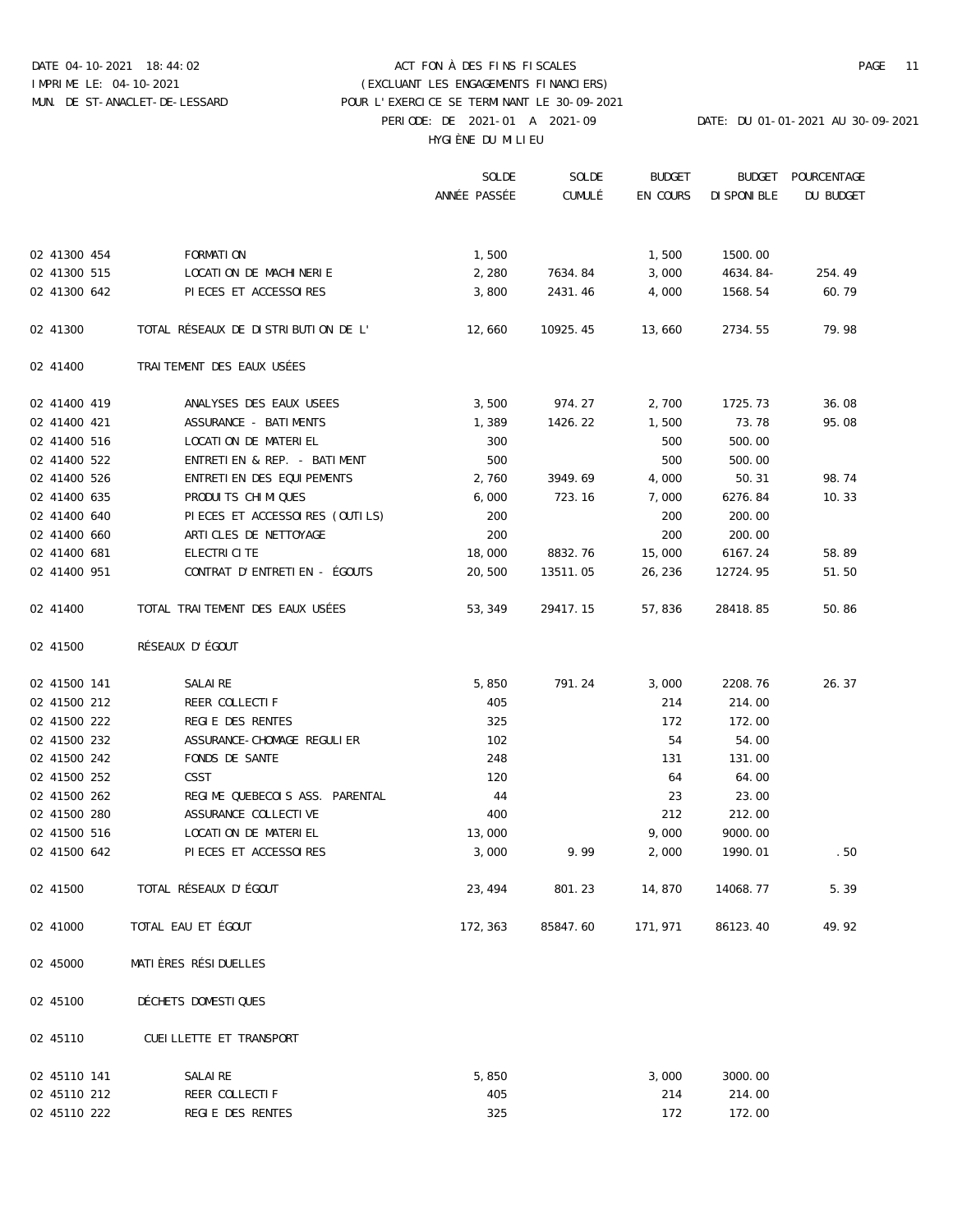# DATE 04-10-2021 18:44:02 ACT FON À DES FINS FISCALES PAGE 12 PERIODE: DE 2021-01 A 2021-09 DATE: DU 01-01-2021 AU 30-09-2021 IMPRIME LE: 04-10-2021 (EXCLUANT LES ENGAGEMENTS FINANCIERS) MUN. DE ST-ANACLET-DE-LESSARD POUR L'EXERCICE SE TERMINANT LE 30-09-2021

HYGIÈNE DU MILIEU

|              |                                         | SOLDE        | SOLDE     | <b>BUDGET</b> | <b>BUDGET</b> | POURCENTAGE |
|--------------|-----------------------------------------|--------------|-----------|---------------|---------------|-------------|
|              |                                         | ANNÉE PASSÉE | CUMULÉ    | EN COURS      | DISPONIBLE    | DU BUDGET   |
|              |                                         |              |           |               |               |             |
|              |                                         |              |           |               |               |             |
| 02 45110 232 | ASSURANCE-CHOMAGE REGULIER              | 102          |           | 54            | 54.00         |             |
| 02 45110 242 | FONDS DE SANTE                          | 249          |           | 131           | 131.00        |             |
| 02 45110 252 | CSST                                    | 120          |           | 64            | 64.00         |             |
| 02 45110 262 | REGIME QUEBECOIS ASS. PARENTAL          | 43           |           | 23            | 23.00         |             |
| 02 45110 280 | ASSURANCE COLLECTIVE                    | 400          |           | 212           | 212.00        |             |
| 02 45110 443 | SERVICES PAYES A D'AUTRES MUNI          | 180          | 210.00    | 180           | $30.00 -$     | 116.67      |
| 02 45110 446 | ENLEVEMENT DECHETS DOMESTIQUES          | 121,600      | 127569.63 | 168,622       | 41052.37      | 75.65       |
| 02 45110 953 | Q-PART - SITE ENFOUISSEMENT             | 160,000      | 68407.93  | 186,773       | 118365.07     | 36.63       |
| 02 45110     | TOTAL CUEILLETTE ET TRANSPORT           | 289,274      | 196187.56 | 359,445       | 163257.44     | 54.58       |
| 02 45100     | TOTAL DÉCHETS DOMESTIQUES               | 289,274      | 196187.56 | 359,445       | 163257.44     | 54.58       |
| 02 45200     | MATIÈRES SECONDAIRES                    |              |           |               |               |             |
| 02 45220     | TRAITEMENT                              |              |           |               |               |             |
| 02 45220 446 | TRAITEMENT DES MAT.RECYCLABLES          | 20,000       | 35787.91  | 54,785        | 18997.09      | 65.32       |
|              |                                         |              |           |               |               |             |
| 02 45220 951 | Q-PART ETUDE MAT.RECYCLABLE             | 5,138        | 2820.00   | 5,640         | 2820.00       | 50.00       |
| 02 45220     | TOTAL TRAITEMENT                        | 25,138       | 38607.91  | 60,425        | 21817.09      | 63.89       |
| 02 45200     | TOTAL MATIÈRES SECONDAIRES              | 25,138       | 38607.91  | 60,425        | 21817.09      | 63.89       |
|              |                                         |              |           |               |               |             |
| 02 45000     | TOTAL MATIÈRES RÉSIDUELLES              | 314,412      | 234795.47 | 419,870       | 185074.53     | 55.92       |
| 02 49000     | AUTRES                                  |              |           |               |               |             |
| 02 49000 499 | VIDANGES DE BOUES DE F.SEPTIQU          | 58,835       | 60986.79  | 58,744        | $2242.79-$    | 103.82      |
| 02 49000     | TOTAL AUTRES                            | 58,835       | 60986.79  | 58,744        | $2242.79-$    | 103.82      |
|              |                                         |              |           |               |               |             |
| 02 40000     | TOTAL HYGIÈNE DU MILIEU                 | 545,610      | 381629.86 | 650,585       | 268955.14     | 58.66       |
| 02 50000     | SANTÉ ET BIEN-ÊTRE                      |              |           |               |               |             |
| 02 52000     | LOGEMENT SOCIAL                         |              |           |               |               |             |
| 02 52000 963 | O.M.H.                                  | 13,000       | 5020.00   | 13,000        | 7980.00       | 38.62       |
| 02 52000     | TOTAL LOGEMENT SOCIAL                   | 13,000       | 5020.00   | 13,000        | 7980.00       | 38.62       |
| 02 50000     | TOTAL SANTÉ ET BIEN-ÊTRE                | 13,000       | 5020.00   | 13,000        | 7980.00       | 38.62       |
| 02 60000     | AMÉNAGEMENT, URBANISME ET DÉVELOPPEMENT |              |           |               |               |             |

02 61000 AMÉNAGEMENT, URBANISME ET ZONAGE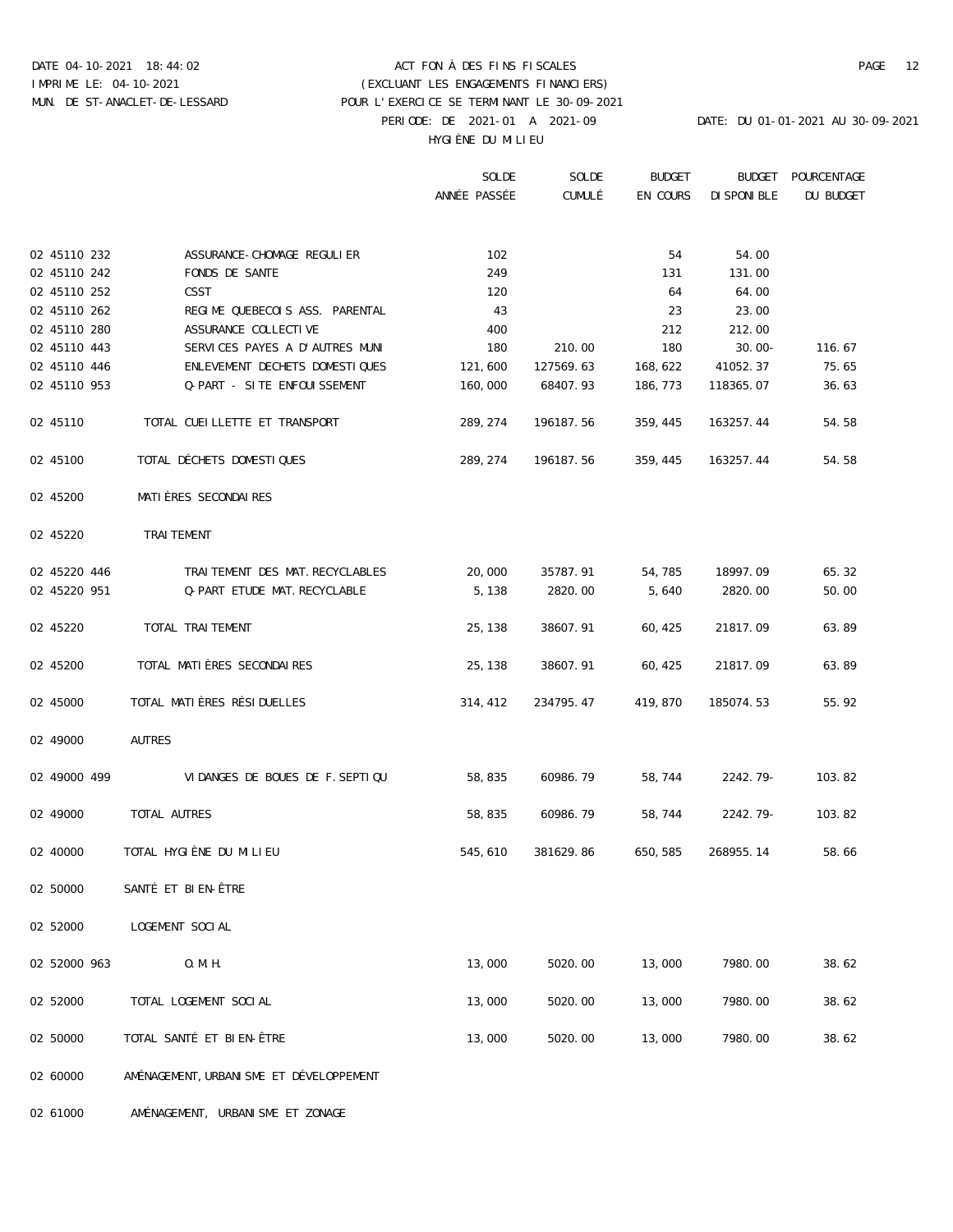## DATE 04-10-2021 18:44:02 ACT FON À DES FINS FISCALES PAGE 13 PERIODE: DE 2021-01 A 2021-09 DATE: DU 01-01-2021 AU 30-09-2021 AMÉNAGEMENT,URBANISME ET DÉVELOPPEMENT IMPRIME LE: 04-10-2021 (EXCLUANT LES ENGAGEMENTS FINANCIERS) MUN. DE ST-ANACLET-DE-LESSARD POUR L'EXERCICE SE TERMINANT LE 30-09-2021

|              |                                       | SOLDE        | SOLDE     | <b>BUDGET</b> | <b>BUDGET</b> | POURCENTAGE |
|--------------|---------------------------------------|--------------|-----------|---------------|---------------|-------------|
|              |                                       | ANNÉE PASSÉE | CUMULÉ    | EN COURS      | DISPONIBLE    | DU BUDGET   |
|              |                                       |              |           |               |               |             |
| 02 61000 141 | SALAIRE                               | 54,000       | 36626.10  | 46,813        | 10186.90      | 78.24       |
| 02 61000 212 | REER COLLECTIF                        | 3,734        | 2472.29   | 2,701         | 228.71        | 91.53       |
| 02 61000 222 | REGIE DES RENTES                      | 2,997        | 2058.74   | 2,168         | 109.26        | 94.96       |
| 02 61000 232 | ASSURANCE-CHOMAGE REGULIER            | 930          | 605.15    | 673           | 67.85         | 89.92       |
| 02 61000 242 | FONDS DE SANTE                        | 2,300        | 1595.39   | 1,664         | 68.61         | 95.88       |
| 02 61000 252 | CSST                                  | 1,112        | 764.09    | 805           | 40.91         | 94.92       |
| 02 61000 262 | REGIME QUEBECOIS ASS. PARENTAL        | 398          | 253.46    | 288           | 34.54         | 88.01       |
| 02 61000 280 | ASSURANCE-COLLECTIVE                  | 6,000        | 824.32    | 4,341         | 3516.68       | 18.99       |
| 02 61000 310 | FRAIS DE DEPLACEMENTS                 | 700          | 21.09     | 700           | 678.91        | 3.01        |
| 02 61000 331 | -TELEPHONIE                           |              |           | 720           | 720.00        |             |
| 02 61000 414 | INFORMATIQUE                          | 2,300        |           |               |               |             |
| 02 61000 419 | HONORAIRES - MEMBRES CCU              | 2,400        | 1301.83   | 2,400         | 1098.17       | 54.24       |
| 02 61000 454 | FORMATION                             | 3,000        | 871.38    | 2,000         | 1128.62       | 43.57       |
| 02 61000 494 | ABONNEMENTS ET COTISATIONS            |              | 398.95    |               | $398.95-$     |             |
| 02 61000 650 | VETEMENTS ET CHAUSSURES               | 250          |           | 200           | 200.00        |             |
| 02 61000 670 | FOURNITURES DE BUREAU                 | 800          |           | 800           | 800.00        |             |
| 02 61000 762 | INSPECTION                            |              | 37054.37  |               | $37054.37-$   |             |
| 02 61000 951 | INSPECTION RÉGIONALE                  | 47,000       | 4545.50   | 39,949        | 35403.50      | 11.38       |
| 02 61000     | TOTAL AMÉNAGEMENT, URBANISME ET ZON   | 127,921      | 89392.66  | 106,222       | 16829.34      | 84.16       |
| 02 62000     | PROMOTION ET DÉVELOPPEMENT ÉCONOMIQUE |              |           |               |               |             |
| 02 62000 951 | QUOTE-PART DE LA MUNICIPALITE         | 21,795       | 11032.00  | 31,155        | 20123.00      | 35.41       |
| 02 62000     | TOTAL PROMOTION ET DÉVELOPPEMENT ÉC   | 21,795       | 11032.00  | 31,155        | 20123.00      | 35.41       |
| 02 63000     | RÉNOVATION URBAINE                    |              |           |               |               |             |
| 02 63900     | AUTRES BIENS                          |              |           |               |               |             |
| 02 63900 141 | SALAIRE                               | 25,000       | 19624.93  | 22,064        | 2439.07       | 88.95       |
| 02 63900 212 | -RÉGIME DE RETRAITE                   | 1,728        | 982.20    | 1,400         | 417.80        | 70.16       |
| 02 63900 222 | REGIE DES RENTES                      | 1,388        | 1026.75   | 1,148         | 121.25        | 89.44       |
| 02 63900 232 | ASSURANCE-CHOMAGE REGULIER            | 438          | 324.14    | 362           | 37.86         | 89.54       |
| 02 63900 242 | FONDS DE SANTE                        | 1,065        | 836.07    | 882           | 45.93         | 94.79       |
| 02 63900 252 | CSST                                  | 515          | 400.29    | 456           | 55.71         | 87.78       |
| 02 63900 262 | REGIME QUEBECOIS ASS. PARENTAL        | 184          | 135.80    | 152           | 16.20         | 89.34       |
| 02 63900 310 | FRAIS DE DEPL. DU PERSONNEL           | 3,500        | 2577.52   | 2,500         | $77.52 -$     | 103.10      |
| 02 63900 522 | EMBELLISSEMENT                        | 8,650        | 12245.25  | 10,000        | $2245.25 -$   | 122.45      |
| 02 63900 650 | VETEMENTS CHAUSSURES & ACCES          | 250          | 147.66    | 250           | 102.34        | 59.06       |
| 02 63900 999 | SUBV.-INCITAT. A LA CONSTRUCTI        | 7,600        | 718.97    | 9,000         | 8281.03       | 7.99        |
| 02 63900     | TOTAL AUTRES BIENS                    | 50,318       | 39019.58  | 48,214        | 9194.42       | 80.93       |
| 02 63000     | TOTAL RÉNOVATION URBAINE              | 50,318       | 39019.58  | 48,214        | 9194.42       | 80.93       |
| 02 60000     | TOTAL AMÉNAGEMENT, URBANISME ET DÉVE  | 200,034      | 139444.24 | 185,591       | 46146.76      | 75.14       |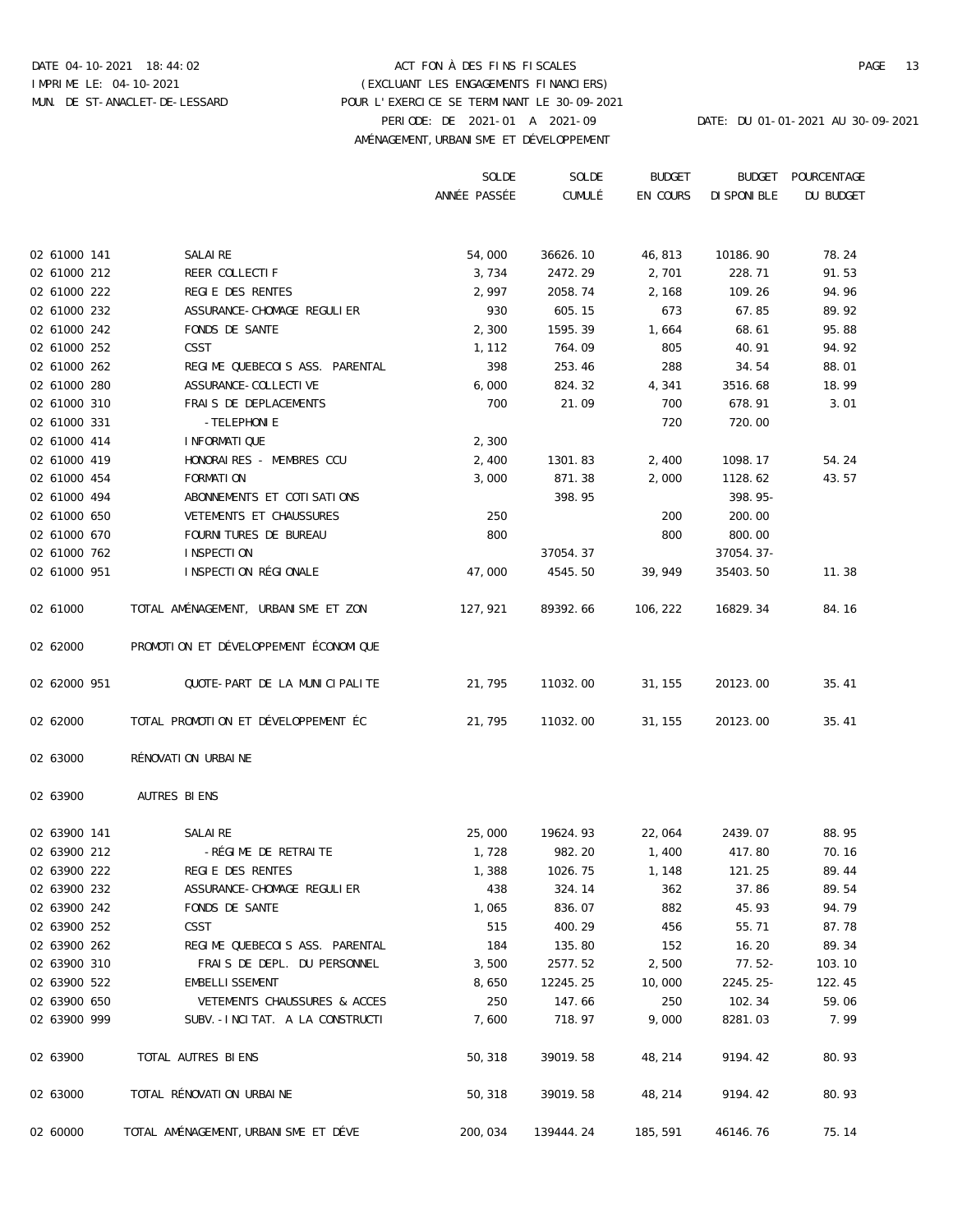DATE 04-10-2021 18:44:02 ACT FON À DES FINS FISCALES PAGE 14 PERIODE: DE 2021-01 A 2021-09 DATE: DU 01-01-2021 AU 30-09-2021 AMÉNAGEMENT,URBANISME ET DÉVELOPPEMENT IMPRIME LE: 04-10-2021 (EXCLUANT LES ENGAGEMENTS FINANCIERS) MUN. DE ST-ANACLET-DE-LESSARD POUR L'EXERCICE SE TERMINANT LE 30-09-2021

| SOLDE            | SOLDE  | <b>BUDGET</b>          | <b>BUDGET</b>     | 'NTAGE<br><b>POURCE</b> |
|------------------|--------|------------------------|-------------------|-------------------------|
| PASSEE<br>ANNÉE. | CUMULÉ | ΕN<br>COTID C<br>しししいい | ים דם דוחר חרט דו | BUDGE"<br>DU            |

| 02 70000 | LOISIRS ET CULTURE |  |
|----------|--------------------|--|
|          |                    |  |

02 70100 ACTIVITÉS RÉCRÉATIVES

02 70120 CENTRES COMMUNAUTAIRES

| 02 70120 141 | SALAIRE                               | 95,915  | 62925.34  | 78,101  | 15175.66  | 80.57  |
|--------------|---------------------------------------|---------|-----------|---------|-----------|--------|
| 02 70120 212 | REER COLLECTIF                        | 6,750   | 3866.71   | 5,579   | 1712.29   | 69.31  |
| 02 70120 222 | REGIE DES RENTES                      | 5,623   | 3665.49   | 4,647   | 981.51    | 78.88  |
| 02 70120 232 | ASSURANCE-CHOMAGE REGULIER            | 1,773   | 1039.98   | 1,465   | 425.02    | 70.99  |
| 02 70120 242 | FONDS DE SANTE                        | 4,316   | 2841.73   | 3,567   | 725.27    | 79.67  |
| 02 70120 252 | CSST                                  | 2,087   | 1360.57   | 1,725   | 364.43    | 78.87  |
| 02 70120 262 | REGIME QUEBECOIS ASS. PARENTAL        | 746     | 435.56    | 617     | 181.44    | 70.59  |
| 02 70120 280 | ASSURANCE-COLLECTIVE                  | 8,000   | 3778.32   | 6,611   | 2832.68   | 57.15  |
| 02 70120 310 | FRAIS DE DEPLACEMENTS                 | 3,000   | 926.84    | 2,000   | 1073.16   | 46.34  |
| 02 70120 331 | TELEPHONE                             | 500     | 1094.72   | 1,500   | 405.28    | 72.98  |
| 02 70120 345 | PROGRAMMATION                         | 1,500   |           | 1,500   | 1500.00   |        |
| 02 70120 421 | ASSURANCE - BATIMENT                  | 3,000   | 3079.13   | 3,100   | 20.87     | 99.33  |
| 02 70120 454 | FORMATION                             | 700     |           | 500     | 500.00    |        |
| 02 70120 494 | ABONNEMENTS ET COTISATIONS            | 790     | 792.44    | 900     | 107.56    | 88.05  |
| 02 70120 522 | ENTRETIEN & REP. - BATIMENT           | 7,000   | 1969.72   | 27,000  | 25030.28  | 7.30   |
| 02 70120 641 | PIECES ET ACCESSOIRES                 | 1,000   | 273.50    | 1,500   | 1226.50   | 18.23  |
| 02 70120 650 | VETEMENTS CHAUSSURES & ACCES          | 250     | 62.94     | 200     | 137.06    | 31.47  |
| 02 70120 660 | ARTICLES DE NETTOYAGE                 | 2,300   | 968.56    | 1,800   | 831.44    | 53.81  |
| 02 70120 681 | ELECTRICITE                           | 17,700  | 9206.89   | 18,000  | 8793.11   | 51.15  |
| 02 70120 691 | MEDICAMENTS                           | 75      |           | 75      | 75.00     |        |
| 02 70120 951 | ENTENTE LOISIRS-VILLE RIMOUSKI        | 17,800  | 9053.03   | 17,425  | 8371.97   | 51.95  |
| 02 70120 965 | IMMATRICULATION                       |         | 376.62    |         | $376.62-$ |        |
| 02 70120     | TOTAL CENTRES COMMUNAUTAIRES          | 180,825 | 107718.09 | 177,812 | 70093.91  | 60.58  |
| 02 70130     | PATINOIRES INTÉRIEURES ET EXTÉRIEURES |         |           |         |           |        |
| 02 70130 141 | SALAIRE                               | 10,000  | 1407.02   | 8,000   | 6592.98   | 17.59  |
| 02 70130 222 | REGIE DES RENTES                      | 550     | 45.30     | 384     | 338.70    | 11.80  |
| 02 70130 232 | ASSURANCE-CHOMAGE REGULIER            | 188     | 23.24     | 131     | 107.76    | 17.74  |
| 02 70130 242 | FONDS DE SANTE                        | 426     | 59.92     | 298     | 238.08    | 20.11  |
| 02 70130 252 | CSST                                  | 250     | 28.70     | 175     | 146.30    | 16.40  |
| 02 70130 262 | REGIME OUEBECOIS ASS. PARENTAL        | 74      | 9.75      | 52      | 42.25     | 18.75  |
| 02 70130 329 | LOCATION D'AUTOBUS                    | 300     |           | 300     | 300.00    |        |
| 02 70130 331 | TELEPHONE                             | 500     | 719.14    | 1,026   | 306.86    | 70.09  |
| 02 70130 419 | CONTRAT ENTRETIEN PATINOIRE           | 13,600  | 10450.00  | 13,600  | 3150.00   | 76.84  |
| 02 70130 421 | ASSURANCE - BATIMENT                  | 1,200   | 1232.06   | 1,200   | $32.06 -$ | 102.67 |
| 02 70130 454 | FORMATION                             | 200     |           | 200     | 200.00    |        |
| 02 70130 494 | INSCRIPTIONS AUX TOURNOIS             | 200     |           | 200     | 200.00    |        |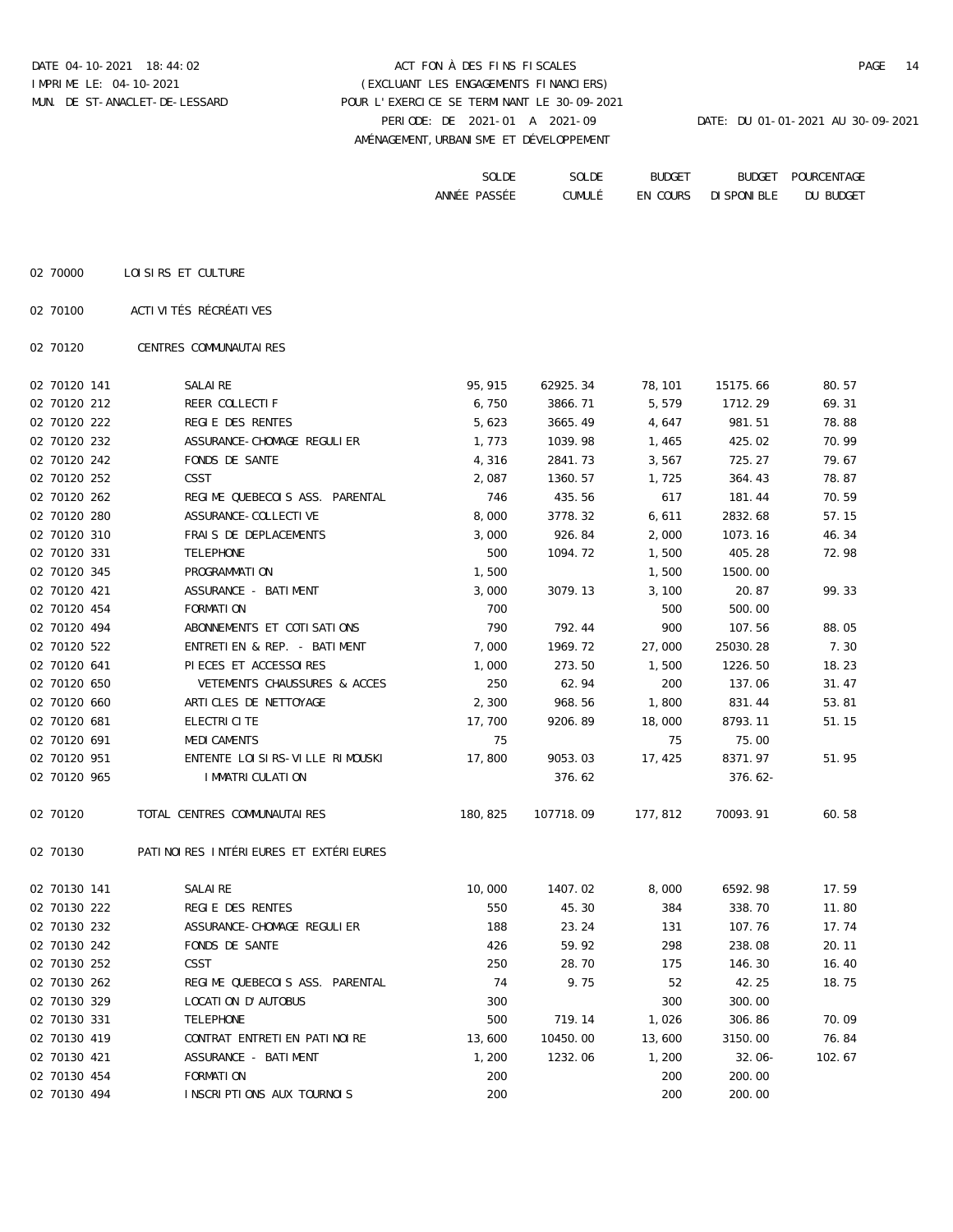# DATE 04-10-2021 18:44:02 ACT FON À DES FINS FISCALES PAGE 15 PERIODE: DE 2021-01 A 2021-09 DATE: DU 01-01-2021 AU 30-09-2021 IMPRIME LE: 04-10-2021 (EXCLUANT LES ENGAGEMENTS FINANCIERS) MUN. DE ST-ANACLET-DE-LESSARD POUR L'EXERCICE SE TERMINANT LE 30-09-2021

LOISIRS ET CULTURE

|              |                                     | SOLDE        | SOLDE    | <b>BUDGET</b> | <b>BUDGET</b> | POURCENTAGE |
|--------------|-------------------------------------|--------------|----------|---------------|---------------|-------------|
|              |                                     | ANNÉE PASSÉE | CUMULÉ   | EN COURS      | DISPONIBLE    | DU BUDGET   |
|              |                                     |              |          |               |               |             |
| 02 70130 522 | ENTRETIEN & REP. - BATIMENT         | 500          | 131.93   | 500           | 368.07        | 26.39       |
| 02 70130 641 | FOURNITURES ET MATERIELS            | 800          | $16.85-$ | 500           | 516.85        | $3.37-$     |
| 02 70130 660 | ARTICLES DE NETTOYAGE               | 500          | 22.99    | 200           | 177.01        | 11.50       |
| 02 70130 681 | ELECTRICITE                         | 4,800        |          | 3,400         | 3400.00       |             |
| 02 70130 691 | MEDICAMENTS                         | 75           |          | 75            | 75.00         |             |
| 02 70130 951 | ENTENTE LOISIRS-VILLE RIMOUSKI      | 17,800       | 9053.04  | 17,425        | 8371.96       | 51.95       |
| 02 70130     | TOTAL PATINOIRES INTÉRIEURES ET EXT | 51,963       | 23166.24 | 47,666        | 24499.76      | 48.60       |
| 02 70150     | PARCS ET TERRAINS DE JEUX           |              |          |               |               |             |
| 02 70150 141 | SALAIRE                             | 42,000       | 35564.00 | 50,000        | 14436.00      | 71.13       |
| 02 70150 222 | REGIE DES RENTES                    | 2,331        | 1336.62  | 2,505         | 1168.38       | 53.36       |
| 02 70150 232 | ASSURANCE-CHOMAGE REGULIER          | 735          | 587.63   | 792           | 204.37        | 74.20       |
| 02 70150 242 | FONDS DE SANTE                      | 1,789        | 1514.92  | 1,928         | 413.08        | 78.57       |
| 02 70150 252 | CSST                                | 865          | 725.47   | 932           | 206.53        | 77.84       |
| 02 70150 262 | REGIME QUEBECOIS ASS. PARENTAL      | 310          | 246.04   | 343           | 96.96         | 71.73       |
| 02 70150 310 | FRAIS DE DEPLACEMENT                | 300          |          | 200           | 200.00        |             |
| 02 70150 329 | LOCATION D'AUTOBUS                  | 2,750        |          | 4,000         | 4000.00       |             |
| 02 70150 454 | FORMATION                           | 450          |          | 250           | 250.00        |             |
| 02 70150 649 | MATERIEL                            | 4,000        | 2465.33  | 4,500         | 2034.67       | 54.79       |
| 02 70150 691 | MEDICAMENTS                         | 75           |          | 75            | 75.00         |             |
| 02 70150     | TOTAL PARCS ET TERRAINS DE JEUX     | 55,605       | 42440.01 | 65,525        | 23084.99      | 64.77       |
| 02 70160     | PARCS RÉGIONAUX - GESTION ET EXPL.  |              |          |               |               |             |
| 02 70160 141 | SALAIRE RÉGULIER- SOCCER            | 21,000       | 18791.34 | 22,000        | 3208.66       | 85.42       |
| 02 70160 222 | RÉGIE DES RENTES                    | 1,166        | 2060.26  | 936           | $1124.26-$    | 220.11      |
| 02 70160 232 | ASSURANCE-EMPLOI                    | 366          |          | 294           | 294.00        |             |
| 02 70160 242 | FONDS DE SANTÉ                      | 895          |          | 718           | 718.00        |             |
| 02 70160 252 | CSST                                | 433          |          | 348           | 348.00        |             |
| 02 70160 262 | REGIME QUEBECOIS ASS. PARENTAL      | 155          | 129.97   | 124           | $5.97 -$      | 104.81      |
| 02 70160 310 | FRAIS DE DEPL. DU PERSONNEL         | 1,300        | 195.58   | 500           | 304.42        | 39.12       |
| 02 70160 329 | LOCATION AUTOBUS                    | 500          |          |               |               |             |
| 02 70160 454 | SERVICES DE FORMATION               | 500          |          | 200           | 200.00        |             |
| 02 70160 494 | INSCRIPTIONS TOURNOIS               | 500          | 5311.00  | 7,000         | 1689.00       | 75.87       |
| 02 70160 522 | BATISSES ET TERRAINS                | 3,000        | 1366.35  | 4,000         | 2633.65       | 34.16       |
| 02 70160 649 | PIECES ET ACCESSOIRES               | 1,500        | 3815.81  | 3,000         | $815.81-$     | 127.19      |
| 02 70160 691 | MEDICAMENTS & FOURN. MEDIC          | 50           |          | 50            | 50.00         |             |
| 02 70160 951 | ENTENTE LOISIRS RIMOUSKI            | 9,000        | 4526.51  | 8,713         | 4186.49       | 51.95       |
| 02 70160     | TOTAL PARCS RÉGIONAUX - GESTION ET  | 40,365       | 36196.82 | 47,883        | 11686.18      | 75.59       |
| 02 70190     | AUTRES                              |              |          |               |               |             |
| 02 70190 141 | SALAIRE                             | 5,400        |          | 800           | 800.00        |             |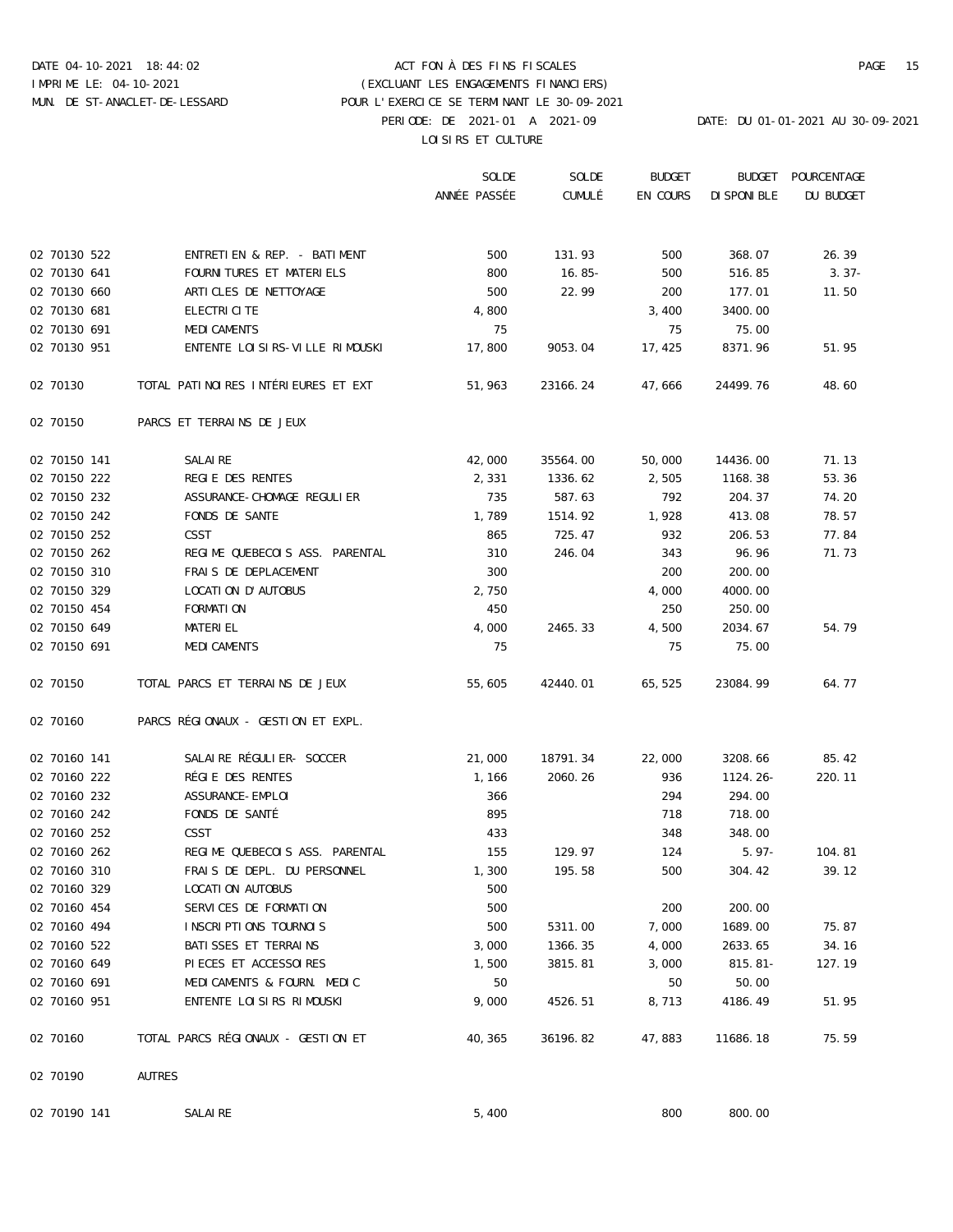### DATE 04-10-2021 18:44:02 ACT FON À DES FINS FISCALES PAGE 16 PERIODE: DE 2021-01 A 2021-09 DATE: DU 01-01-2021 AU 30-09-2021 LOISIRS ET CULTURE IMPRIME LE: 04-10-2021 (EXCLUANT LES ENGAGEMENTS FINANCIERS) MUN. DE ST-ANACLET-DE-LESSARD POUR L'EXERCICE SE TERMINANT LE 30-09-2021

 SOLDE SOLDE BUDGET BUDGET POURCENTAGE ANNÉE PASSÉE CUMULÉ EN COURS DISPONIBLE DU BUDGET 02 70190 212 REER COLLECTIF 346 30 30 30.00 02 70190 222 REGIE DES RENTES 278 24 24.00 02 70190 232 ASSURANCE-CHOMAGE REGULIER 88 8 8.00 02 70190 242 FONDS DE SANTE 213 213 18 18.00 02 70190 252 CSST 103 9 9.00 02 70190 262 REGIME QUEBECOIS ASS. PARENTAL 36 3 3.00 02 70190 280 ASSURANCE COLLECTIVE 600 52 52.00 02 70190 421 ASSURANCES - BÂTIMENT 350 358.84 350 8.84- 102.53 02 70190 522 ENTRETIEN & REP. - TERRAIN 1,000 583.05 1,000 416.95 58.31 02 70190 649 PIECES & ACCESSOIRES 500 220.37 200 20.37- 110.19 02 70190 681 ELECTRICITE 1,500 118.20 800 681.80 14.78 02 70190 691 MEDICAMENTS 75 75 75.00 02 70190 951 ENTENTE LOISIRS-VILLE RIMOUSKI 9,000 4526.53 8,713 4186.47 51.95 02 70190 TOTAL AUTRES 19,489 5806.99 12,082 6275.01 48.06 02 70100 TOTAL ACTIVITÉS RÉCRÉATIVES 348,247 215328.15 350,968 135639.85 61.35

- 02 70200 ACTIVITÉS CULTURELLES
- 02 70230 BIBLIOTHÈQUES

| 02 70230 141 | SALAIRE                        | 15,300  | 11666.07  | 15,562  | 3895.93     | 74.97  |
|--------------|--------------------------------|---------|-----------|---------|-------------|--------|
| 02 70230 212 | -RÉGIME DE RETRAITE            | 1,058   | 791.39    | 1,070   | 278.61      | 73.96  |
| 02 70230 222 | REGIE DES RENTES               | 849     | 831.95    | 855     | 23.05       | 97.30  |
| 02 70230 232 | ASSURANCE-CHOMAGE REGULIER     | 268     | 192.59    | 275     | 82.41       | 70.03  |
| 02 70230 242 | FONDS DE SANTE                 | 652     | 684.25    | 655     | $29.25 -$   | 104.47 |
| 02 70230 252 | CSST                           | 315     | 327.51    | 320     | $7.51-$     | 102.35 |
| 02 70230 262 | REGIME OUEBECOIS ASS. PARENTAL | 113     | 80.70     | 115     | 34.30       | 70.17  |
| 02 70230 280 | AVANTAGES SOCIAUX DIVERS -EMPL | 5,105   | 4395.69   | 6,981   | 2585.31     | 62.97  |
| 02 70230 310 | FRAIS DE DEPLACEMENTS          | 250     | 78.89     | 200     | 121.11      | 39.45  |
| 02 70230 331 | TELEPHONE                      | 1,300   | 1076.11   | 1,300   | 223.89      | 82.78  |
| 02 70230 414 | INFORMATIOUE                   | 200     |           | 200     | 200.00      |        |
| 02 70230 454 | FORMATION                      | 200     |           | 200     | 200.00      |        |
| 02 70230 649 | MATERIEL - ACTIVITES DIVERSES  | 350     | 33.56     | 500     | 466.44      | 6.71   |
| 02 70230 670 | FOURNITURES DE BUREAU          | 5,500   | 7813.98   | 5,000   | $2813.98 -$ | 156.28 |
| 02 70230 951 | ENTENTE LOISIRS-VILLE RIMOUSKI | 17,800  | 9053.03   | 17,425  | 8371.97     | 51.95  |
| 02 70230     | TOTAL BIBLIOTHEOUES            | 49,260  | 37025.72  | 50,658  | 13632.28    | 73.09  |
| 02 70200     | TOTAL ACTIVITÉS CULTURELLES    | 49,260  | 37025.72  | 50,658  | 13632.28    | 73.09  |
| 02 70000     | TOTAL LOISIRS ET CULTURE       | 397,507 | 252353.87 | 401,626 | 149272.13   | 62.83  |

02 90000 FRAIS DE FINANCEMENT

02 92000 DETTE À LONG TERME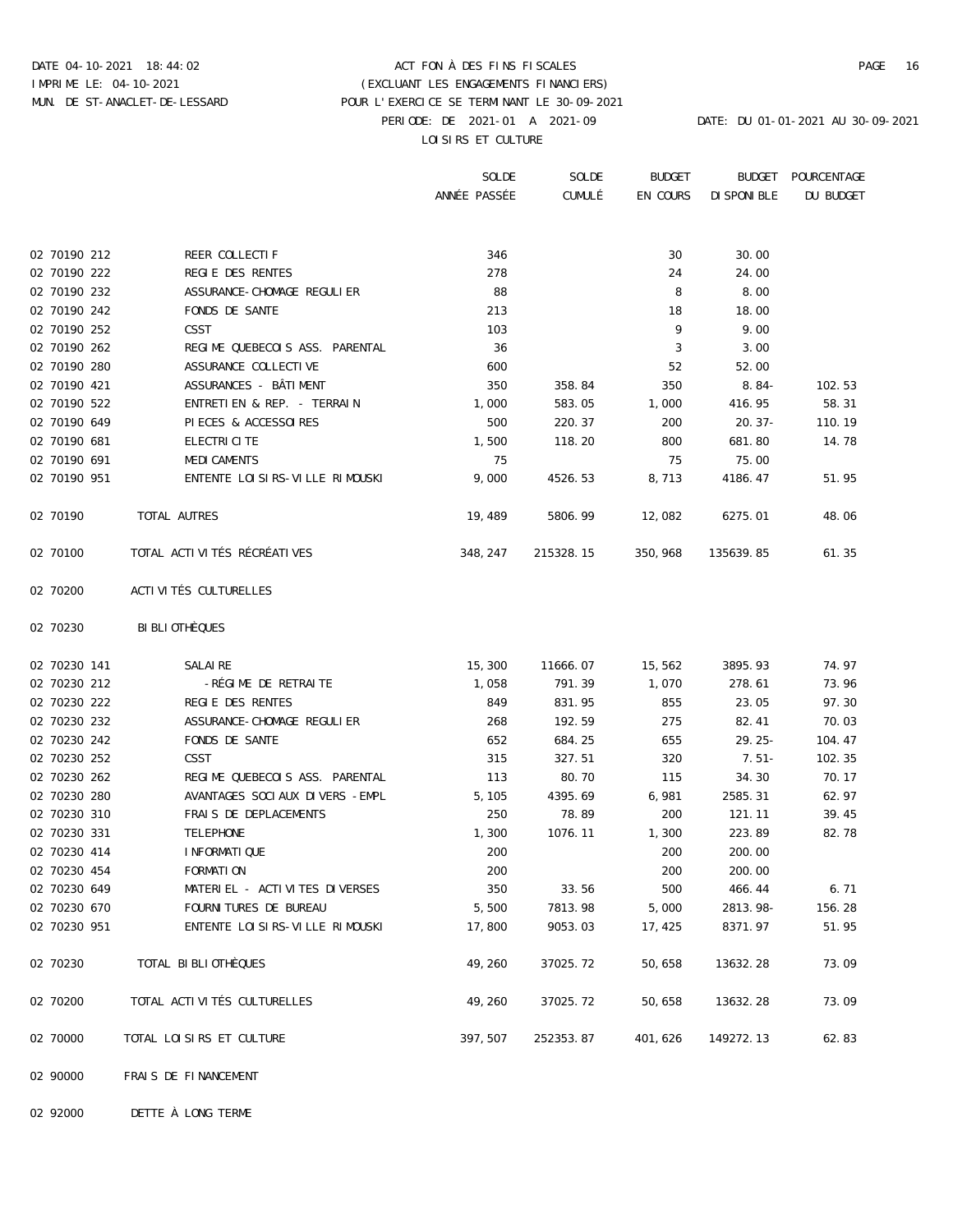### DATE 04-10-2021 18:44:02 ACT FON À DES FINS FISCALES PAGE 17 PERIODE: DE 2021-01 A 2021-09 DATE: DU 01-01-2021 AU 30-09-2021 FRAIS DE FINANCEMENT IMPRIME LE: 04-10-2021 (EXCLUANT LES ENGAGEMENTS FINANCIERS) MUN. DE ST-ANACLET-DE-LESSARD POUR L'EXERCICE SE TERMINANT LE 30-09-2021

|              |                                       | SOLDE<br>ANNÉE PASSÉE | SOLDE<br>CUMULÉ                               | <b>BUDGET</b><br>EN COURS | <b>BUDGET</b><br>DISPONIBLE | POURCENTAGE<br>DU BUDGET |
|--------------|---------------------------------------|-----------------------|-----------------------------------------------|---------------------------|-----------------------------|--------------------------|
| 02 92100     | INTÉRÊTS                              |                       |                                               |                           |                             |                          |
| 02 92100 840 | INTERETS - DETTE A LONG TERME         |                       | 46,777 17464.78 43,502                        |                           | 26037.22                    | 40.15                    |
| 02 92100     | TOTAL INTÉRÊTS                        |                       | 46,777 17464.78 43,502                        |                           | 26037.22                    | 40.15                    |
| 02 92000     | TOTAL DETTE À LONG TERME              |                       | 46,777 17464.78 43,502                        |                           | 26037.22                    | 40.15                    |
| 02 99000     | AUTRES FRAIS DE FINANCEMENT           |                       |                                               |                           |                             |                          |
| 02 99000 895 | FRAIS DE BANQUE                       | 4,300                 | 859.71                                        | 3,000                     | 2140.29                     | 28.66                    |
| 02 99000     | TOTAL AUTRES FRAIS DE FINANCEMENT     | 4,300                 | 859.71                                        | 3,000                     | 2140.29                     | 28.66                    |
| 02 90000     | TOTAL FRAIS DE FINANCEMENT            |                       | 51,077 18324.49 46,502                        |                           | 28177.51                    | 39.41                    |
| 02 00000     | TOTAL CHARGES                         |                       | 3,415,833 2276588.51 3,638,176                |                           | 1361587.49                  | 62.57                    |
|              | EXCÉDENT (DÉFICIT) AVANT CONCILIATION |                       | $318,000 - 1337340.34 - 293,443 - 1043897.34$ |                           |                             | 455.74                   |

### 03 00000 CONCILIATION À DES FINS FISCALES

03 01000 IMMOBILISATIONS

03 01000 IMMOBILISATIONS EN COURS

| 03 01008 000 | LAMPADAIRES SUPPLÉMENTAIRES         | 500     |           |         |              |         |
|--------------|-------------------------------------|---------|-----------|---------|--------------|---------|
| 03 01020 000 | FOSSES SEPTIOUES - M. NORMES        |         | 7591.64   |         | $7591.64-$   |         |
| 03 01021 000 | ÉTANGS AÉRÉS                        |         | 23679.99  |         | $23679.99 -$ |         |
| 03 01022 000 | DÉVELOPPEMENT MELCHIOR POIRIER      |         | 14596.84  |         | 14596.84-    |         |
| 03 01000     | TOTAL IMMOBILISATIONS EN COURS      | 500     | 45868.47  |         | $45868.47-$  |         |
| 03 01000     | TOTAL IMMOBILISATIONS               | 500     | 45868.47  |         | $45868.47-$  |         |
| 03 10000     | FINANCEMENT                         |         |           |         |              |         |
| 03 21000     | REMBOURSEMENT DE LA DETTE À L.T.    |         |           |         |              |         |
| 03 21001 000 | BILLET ET SQAE                      | 283,500 | 26600.00- | 318,958 | 345558.00    | $8.34-$ |
| 03 21000     | TOTAL REMBOURSEMENT DE LA DETTE À L | 283,500 | 26600.00- | 318,958 | 345558.00    | $8.34-$ |
| 03 10000     | TOTAL FINANCEMENT                   | 283,500 | 26600.00- | 318,958 | 345558.00    | $8.34-$ |